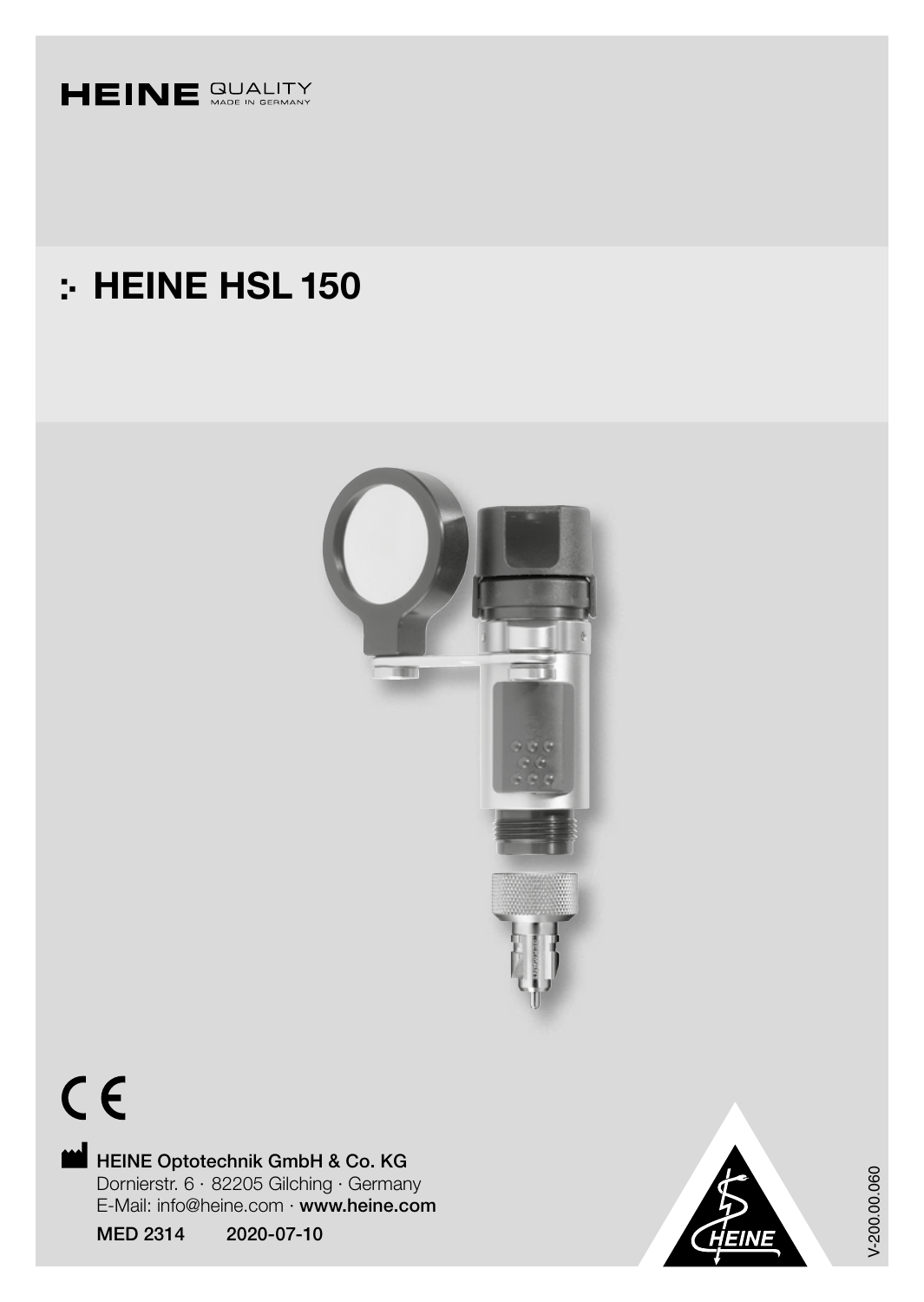# HEINE HSL 150

| <b>DEUTSCH</b>    | 4  |
|-------------------|----|
| <b>ENGLISH</b>    | 6  |
| <b>FRANÇAIS</b>   | 8  |
| <b>ESPAÑOL</b>    | 10 |
| <b>ITALIANO</b>   | 12 |
| <b>SVENSKA</b>    | 14 |
| <b>NEDERLANDS</b> | 16 |
| <b>DANSK</b>      | 18 |
| <b>SUOMI</b>      | 20 |
| <b>PORTUGUÊS</b>  | 22 |

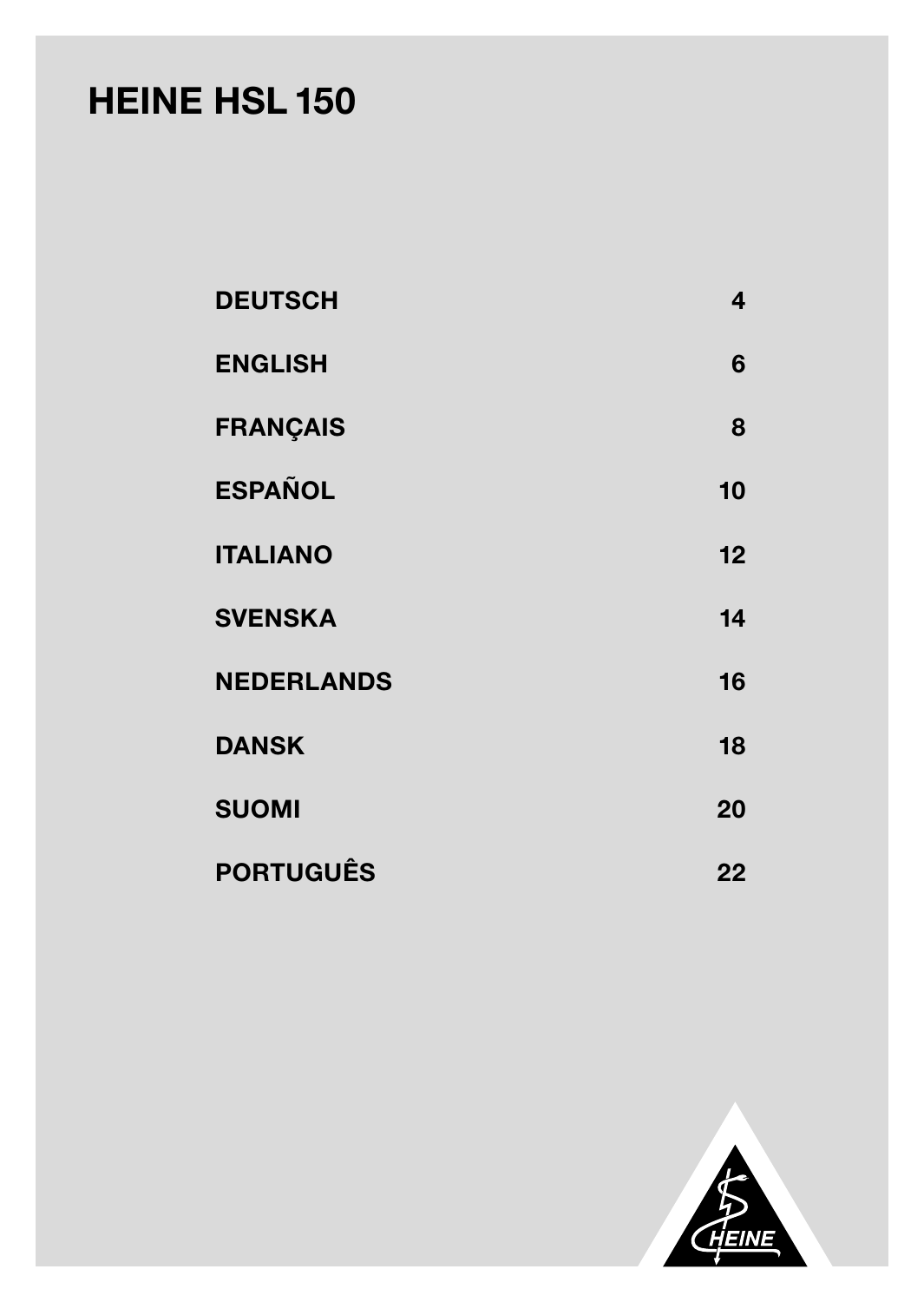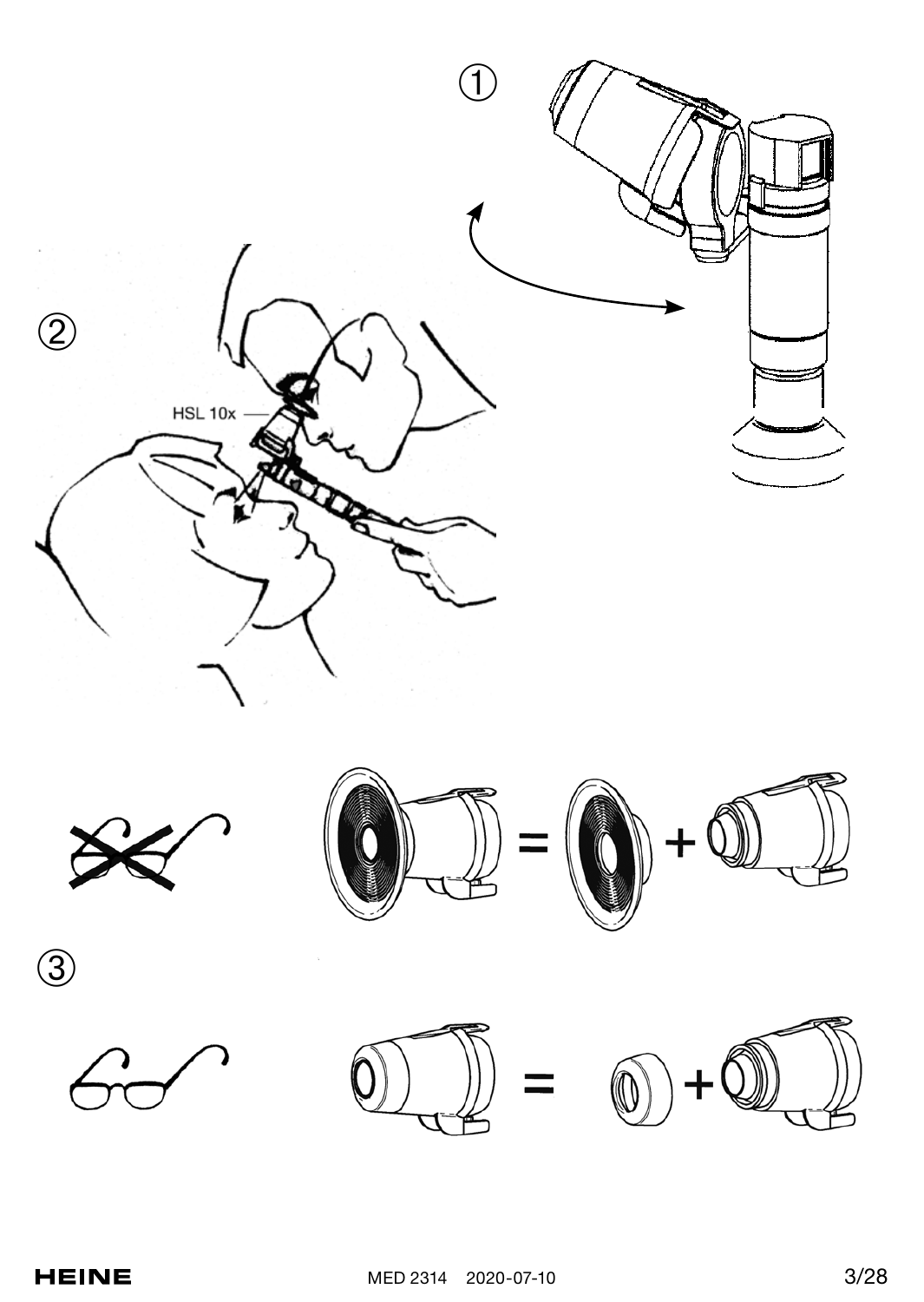## HEINE HSL 150 DEUTSCH



Lesen und befolgen Sie diese Gebrauchsanweisung und bewahren Sie sie zum späteren Nachschlagen auf.

## **Zweckbestimmung**

HEINE HSL 150 ist zur Untersuchung des vorderen Augengabschnittes bestimmt (Hornhaut, Vorderkammer, Iris, Augenlinse). Die Instrumente besitzen eine batterie- oder akkubetriebene Beleuchtungseinheit. Das Produkt darf nur von qualifiziertem medizinischem Personal innerhalb einer professionellen Gesundheitseinrichtung verwendet werden. Die Geräte sind für eine Kurzzeituntersuchung bestimmt, Patienten können gemäß der Expositionsangaben untersucht werden.

## **Warn- und Sicherheitsinformationen**

**WARNUNG!** Dieses Symbol macht auf eine möglicherweise gefährliche Situation aufmerksam. Die Nichtbeachtung kann zu leichten oder mittleren Verletzungen führen. (Hintergrundfarbe gelb, Vordergrundfarbe schwarz).

**HINWEIS!** Dieses Symbol wird für Informationen bezüglich Inbetriebnahme, Betrieb oder Wartung verwendet, die wichtig, jedoch nicht mit Gefahren verbunden sind.



## **Inbetriebnahme**

Zur Inbetriebnahme des Instrument stecken Sie den Instrumentenkopf auf den HEINE Griff (8). Achten Sie darauf, dass die Lampenspannung mit der Versorgungsspannung des Griffs übereinstimmt. Sie erkennen die Lampenspannung anhand der farblichen Markierung an der Unterseite der Lampe:

Weißer Ring = HEINE XHL 2,5 V Lampe Nur verwendbar mit dem HEINE Batteriegriff

Roter Ring = HEINE XHL 3,5 V Lampe Nur verwendbar mit dem HEINE Ladegriff

## **Bedienung**

Schwenken Sie die Lupe (1) zum linken Anschlag, wenn Sie mit Ihrem rechten Auge untersuchen wollen, und umgekehrt. Untersuchen Sie mit Ihrem rechten Auge das rechte und mit Ihrem linken Auge das linke Patientenauge.

Nähern Sie die HSL dem Patientenauge von ca. 30° seitlich bis auf etwa 4 cm. Blicken Sie durch die Lupe (1) in geringem Abstand und bewegen Sie den Spalt über das Auge durch Drehen oder seitliches Hin-und-Herbewegen des HEINE-Griffs.

Die Bildschärfe stellen Sie durch geringfügiges Verändern des Abstands der HSL vom Patientenauge ein. Bei Bedarf schalten Sie das Blaufilter durch 180°-Drehung des Filteraufsatzes (2) vor. Der Aufsatz lässt sich nach oben abziehen.

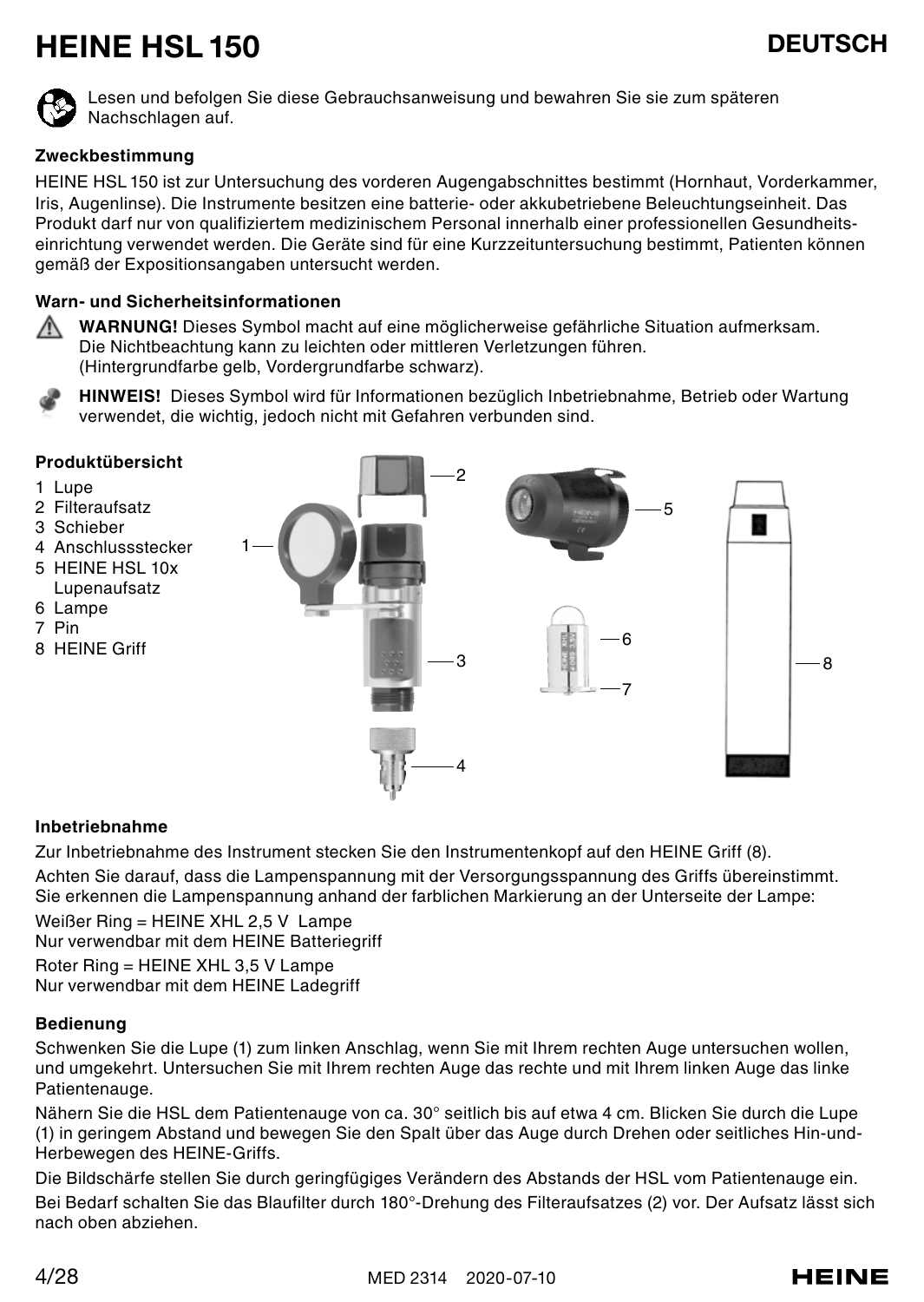Die Spaltengröße lässt sich mit dem Schieber (3) verändern. Die Lupe ergibt ein vergrößertes scharfes Bild, wenn sie in der Endposition links oder rechts anschlägt.

Mit dem Lupenaufsatz HSL 10x (5) können Sie die Vergrößerung verdoppeln. Siehe Abbildungen (1) (2) (3) (Seite 3).

HEINE HSL 150 ist für eine kurzzeitige Untersuchung < 2 min mit einer Pause von 15 Minuten bis zur nächsten Anwendung vorgesehen.

Die Inbetriebnahme und Bedienung der HEINE Griffe sind in einer separaten Gebrauchsanweisung beschrieben.

## **Hygienische Wiederaufbereitung**

Die Anweisung erhalten Sie:

- unter www.heine.com

- als Papierversion zugeschickt auf Anfrage bei genannter Kontaktadresse

## **Wartung**

Das Gerät ist wartungsfrei.

Für das HEINE Produkt schreiben wir als Hersteller keine sicherheitstechnische Kontrolle (STK) gemäß MPBetreibV, § 6 Sicherheitstechnische Kontrollen, Bezug Anlage 1 vor.

## **Service**

Das Gerät besitzt keine Komponenten, die einen vom Anwender durchgeführten Service benötigen.

## **Allgemeine Hinweise**

Die Garantie für das gesamte Produkt erlischt bzw. gilt auch nicht, bei Verwendung von nicht originalen HEINE Produkten, nicht originalen Ersatzteilen, und wenn Eingriffe (insbesondere Reparaturen oder Modifikationen) von Personen vorgenommen wurden, die nicht von HEINE autorisiert sind. Nähere Informationen hierzu erhalten Sie unter www.heine.com.

Die zu erwartende Betriebs-Lebensdauer beträgt bei bestimmungsgemäßen Gebrauch und Einhaltung der Warn- und Sicherheitsinformationen sowie der Wartungshinweise bis zu 7 Jahre. Über diesen Zeitraum hinaus kann das Produkt, sofern es sich in einem sicheren und ordnungsgemäßen Zustand befindet, weiter verwendet werden.

Wenn Sie das Gerät für längere Zeit nicht benutzen, entfernen Sie die Batterien.

Achtung – Das Licht dieses Instruments ist möglicherweise schädlich. Das Risiko einer Augenschädigung erhöht sich mit der Bestrahlungsdauer. Eine Bestrahlungsdauer mit diesem Instrument bei maximaler Intensität von länger als 23 min (bei einem Abstand von 30mm) führt zu einer Überschreitung des Richtwerts für Gefährdung.

## **Allgemeine Warnhinweise**

Überprüfen Sie das Gerät vor jedem Gebrauch hinsichtlich seiner einwandfreien Funktion. Verwenden Sie das Gerät nicht, wenn Sie Beschädigungen oder ein Blinken der Beleuchtung feststellen.

Verwenden Sie das Gerät nicht in feuer- oder explosionsgefährdeter Umgebung (z.B. durch Sauerstoff oder Anästhesiemitteln).

Modifizieren Sie das Gerät nicht.

Verwenden Sie nur original HEINE Teile, Ersatzteile, Zubehör und Stromquellen.

Lassen Sie Reparaturen nur von qualifiziertem Fachpersonal durchführen.

## **Entsorgung**

Das Produkt muss einer getrennten Sammlung von Elektro- und Elektronikgeräten zugeführt werden. Es sind die jeweils landesspezifischen Entsorgungsregeln zu beachten.

Im Anhang finden Sie die Tabellen

- Elektromagnetische Störgrößen – Anforderungen und Prüfungen

- Technische Daten
- Erläuterung der verwendeten Symbole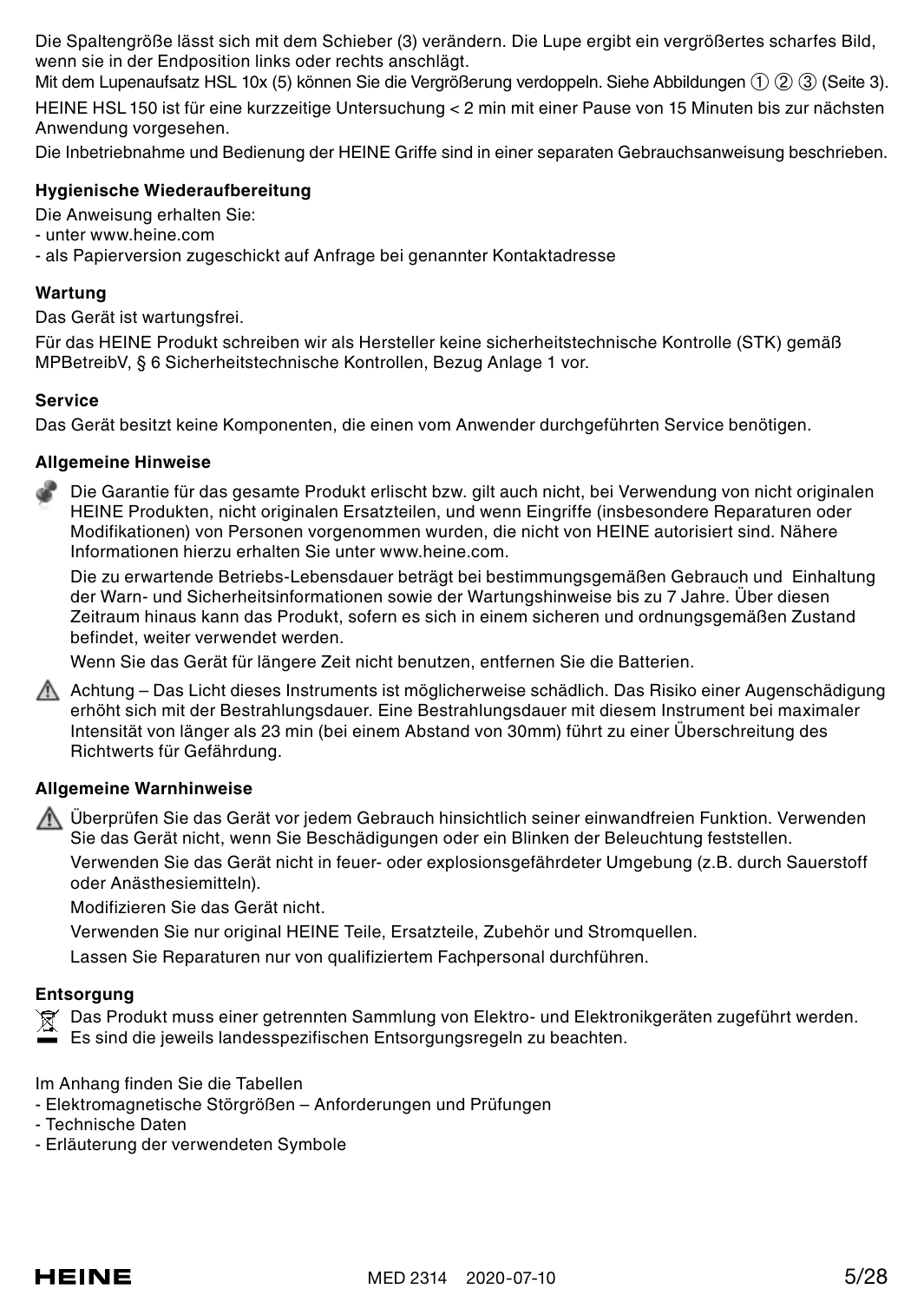## HEINE HSL 150 ENGLISH

Please read and follow these instructions for use of and keep them for future reference.

## **Intended Use**

HEINE HSL 150 is a battery powered device. The devices contain illumination and viewing optics and are intended to examine the media, cornea, aqueous, lens, vitreous and the retina of the eye. It should only be operated by qualified medical personnel within a professional healthcare facility. The instruments are intended for short-term treatment; patients can be examined according to the specified exposure guidelines.

## **For U.S. only:**

**Federal law restricts this device to sale by or on the order of a Physician or Practitioner!**

## **Warnings and Safety Information**

**CAUTION!** Indicates potential hazardous situations. Ignoring the corresponding instructions may lead to dangerous situations of mild to moderate extent. (Background color yellow; foreground color black).

**NOTE!** This symbol indicates valuable advice in terms of set up, operation or maintenance, as applicable. Notes are important, but not related to hazardous situations.

#### **Product overview**

- 1 Loupe
- 2 Filter attachment
- 3 Slide control
- 4 Connector
- 5 HEINE HSL 10x loupe attachment
- 6 Bulb
- 7 Pin
- 8 HEINE Handle



## **Setting up**

To set up the instrument, plug the instrument head on to the HEINE handle (8).

Verify that the lamp voltage complies with the supply voltage of the handle. The coloured marking on the bottom of the lamp shows you the lamp voltage:

White ring = HEINE XHL 2.5 V bulb

only for use with the HEINE Battery handle

Red ring = HEINE XHL 3.5 V bulb

only for use with the HEINE Rechargeable Handle

## **Operation**

Swivel the loupe (1) to he left stop to examine the right eye, and vice versa. Examine the patient's right eye with your right eye and vice versa.

Approach the patient from a 30° angle to a distance of about 4cm. Looking through the loupe, sweep the eye with the slit by turning the handle.

The image can be fine-focused by adjusting the distance from the HSL to the patients eye.

The blue filter is selected by rotating the filter attachment (2) by 180°. Pull the attachment upwards to remove.

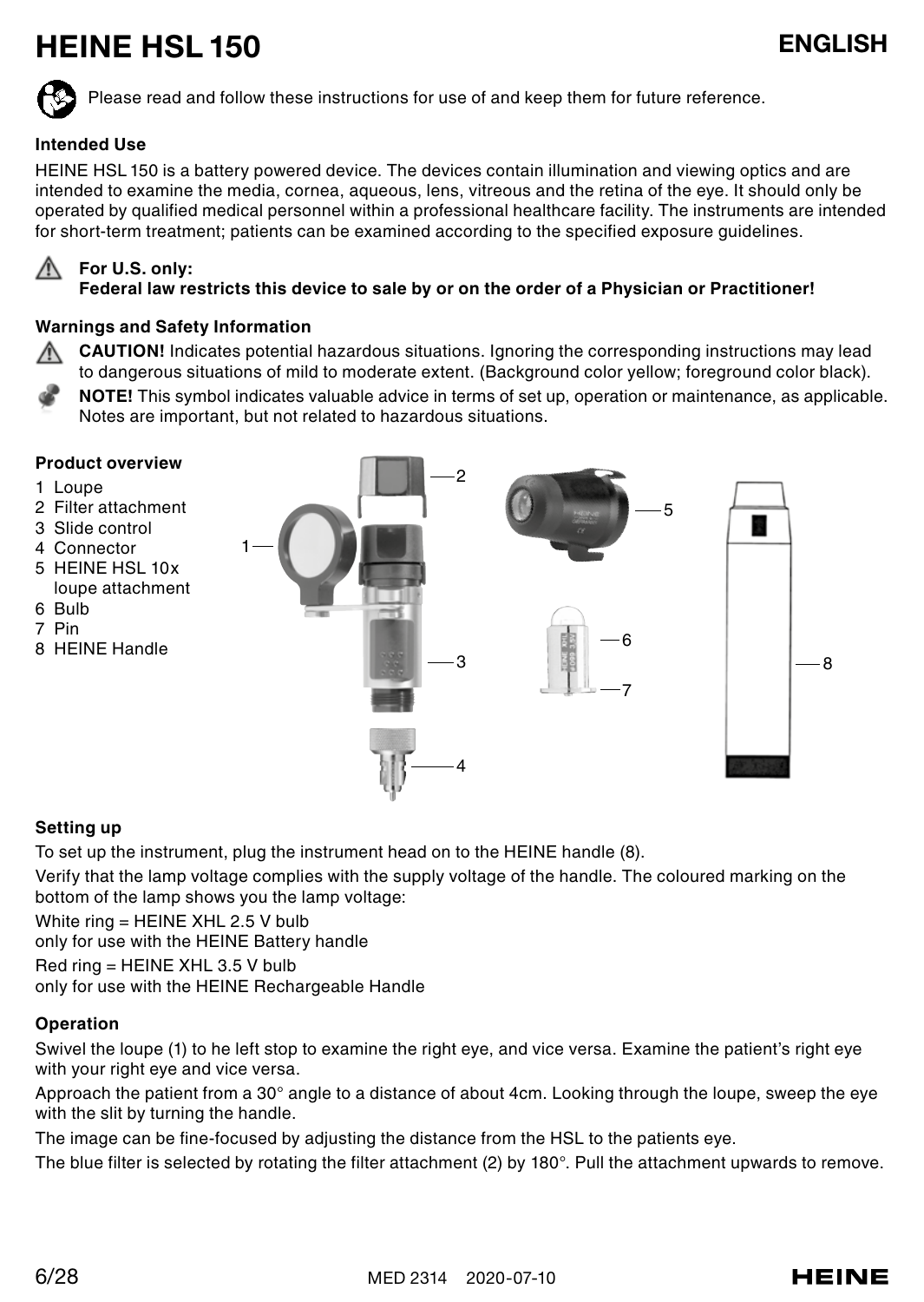The slide control (3) can be used to adjust the size of the slit. The loupe provides magnification in the left and right working position.

With the loupe attachment HSL 10x (5), the magnification is increased by 10x. See figures ① ② ② (Page 3).

HEINE HSL 150 is intended for a brief examination of less than 2 minutes with a 15 minutes break until the next application.

The setup and operation of the HEINE handles are described in a separate instruction for use.

## **Hygienic reprocessing**

The instruction is available:

- at www.heine.com
- in a paper version which you can request from the address listed

## **Maintenance**

The device is maintenance free.

## **Service**

The device has no components serviceable by the end-user.

## **General Notes**

The warranty for the entire product is invalidated if non-genuine HEINE products or non-original parts are used and if repairs or modifications are made to the device by persons not authorized by HEINE. For more information, please visit www.heine.com.

The expected life cycle, when the device is normal used and the warning and safety information as well as the maintenance instructions are observed, is up to 7 years. Beyond this period, the product may continue to be used if it is in a safe and good condition.

If you don't use the device for a longer period of time, please remove the batteries in advance.

 $\Lambda$  Caution – The light emitted from this instrument is potentially hazardous. The longer the duration of exposure, the greater the risk of ocular damage. Exposure to light from this instrument when operated at maximum intensity should not exceed 23 min (at a distance of 30 mm).

## **General Warnings**

 $\Lambda$  Check the correct operation of the device before use! Do not use the device if there are visible signs of damage or the light begins to flash.

Do not use the device in fire- or explosive risk area (e.g. oxygen saturated or anaesthetic environments). Do not modify the device.

Use only original HEINE parts, spare parts, accessories and power sources.

Repairs shall only be carried out by qualified persons.

## **Disposal**

 $\widehat{\mathbb{R}}^{\prime}$  The product must be recycled as separated electrical and electronic devices. Please observe the

relevant state-specific disposal regulations.

The appendix contains following tables

- Electromagnetic disturbances Requirements and tests
- Technical specification
- Explanation of the used symbols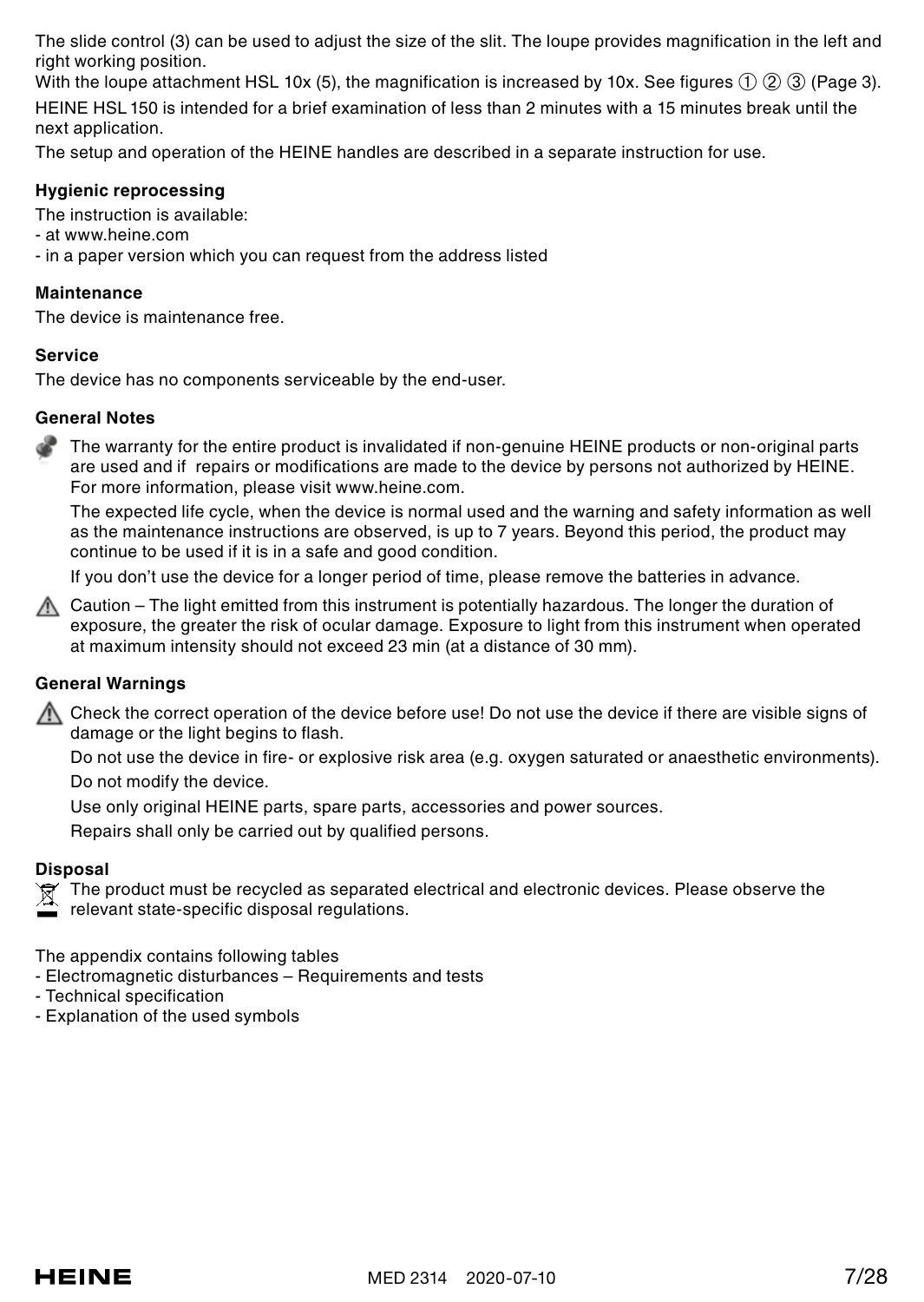## HEINE HSL 150 FRANCAIS



Lire et suivre attentivement le présent mode d'emploi et le conserver pour pouvoir le consulter ultérieurement.

## **Utilisation prévue**

Le HEINE HSL 150 est destiné aux examens du segment antérieur de l'œil (cornée, chambre antérieure, iris, cristallin). Les instruments se composent d'une unité d'éclairage à piles ou accus. Elles doivent être utilisées exclusivement pas du personnel médical qualifié dans un établissement de soin professionnel. Les appareils sont destinés aux examens de courte durée. Les patients peuvent être examinés conformément aux données d'exposition.

## **Mises en garde et consignes de sécurité**

**AVERTISSEMENT !** Ce symbole indique une situation potentiellement dangereuse. Le non-respect des consignes peut entraîner des accidents corporels mineurs à modérés. (Fond jaune, premier plan noir.)

**REMARQUE !** Ce symbole est utilisé pour des informations concernant la mise en service, le fonctionnement ou l'entretien qui sont importants mais qui n'entraînent pas de danger.



#### **Mise en service**

Pour mettre en service l'instrument, ficher la tête de l'instrument sur la poignée HEINE (8).

S'assurer que la tension de la lampe correspond à la tension d'alimentation fournie par la poignée.

La tension de la lampe est indiquée par le repère de couleur situé sur la face inférieure de celle-ci :

Anneau blanc = lampe HEINE XHL 2,5 V

Utilisable uniquement avec la poignée à piles HEINE

Anneau rouge = lampe HEINE XHL 3,5 V

Utilisable uniquement avec la poignée rechargeable HEINE

## **Utilisation**

Faites pivoter la loupe (1) en position gauche pour l'examen de l'oeil droit, et vice versa. Examinez l'oeil droit du patient avec votre oeil droit et vice versa.

Approchez vous du patient avec un angle de 30° jusqu'à une distance d'environ 4 cm. En regardant au travers de la loupe, balayez l'oeil avec la fente en faisant pivoter la poignée.

L'image peut être parfaitement mise au point en ajustant la distance entre la HSL et l'oeil du patient. Le filtre bleu s'utilise en faisant pivoter la fixation du filtre (2) de 180°. Tirer la fixation vers le haut pour la retirer.

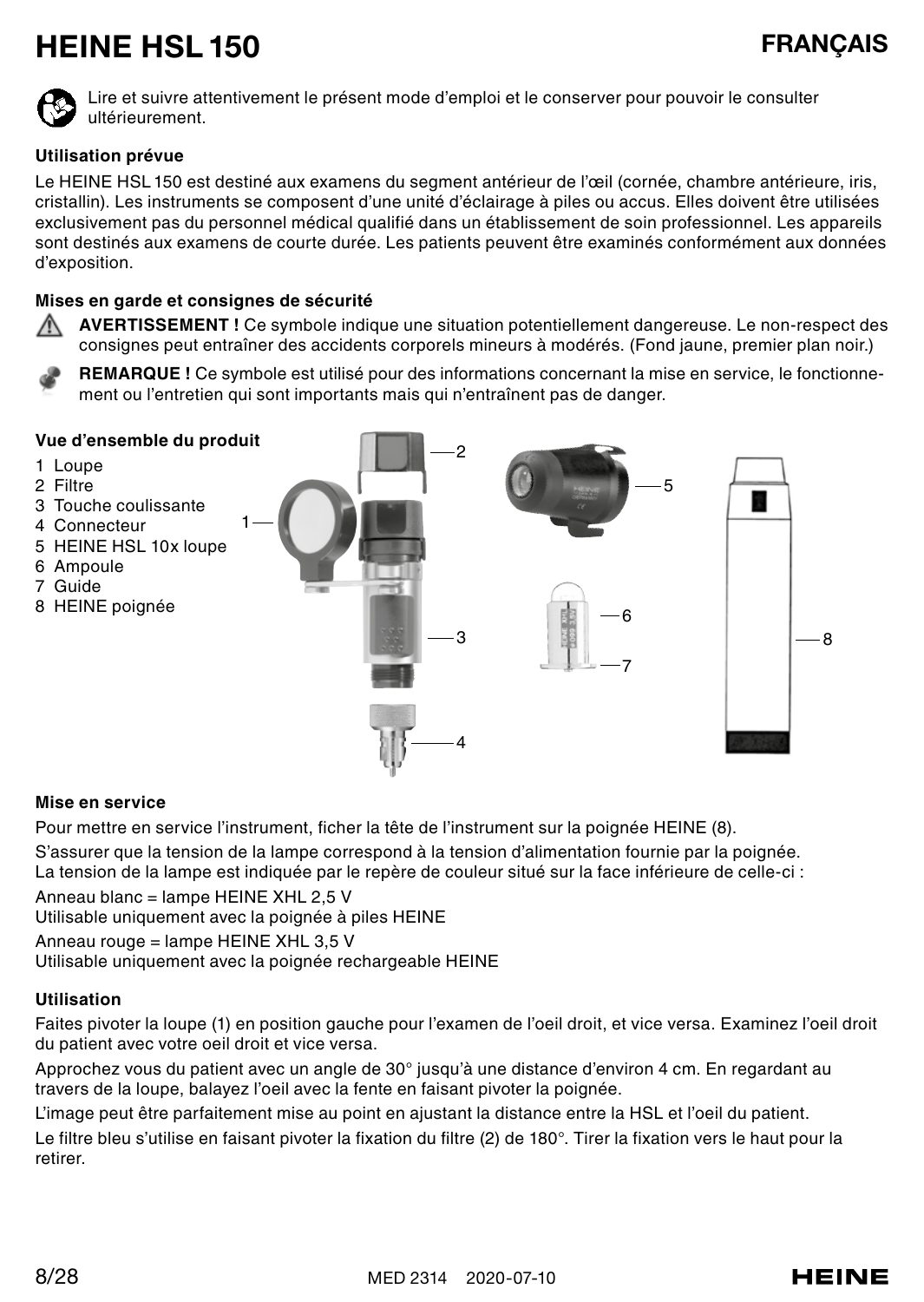Touche coulissante (3) permet de régler la taille de la fente. La loupe grossit en position gauche ou droite. Voir figures (1) (2) (3) (page 3).

HEINE HSL 150 est prévus pour un examen de courte durée < 2 min avec une pause de 15 minutes avant l'examen suivant.

La mise en service et l'utilisation des poignées HEINE sont décrites dans un mode d'emploi distinct.

## **Retraitement hygiénique**

L'instruction est disponible:

- sur le site www.heine.com
- en version imprimée, envoyée sur demande à l'adresse mentionnée

#### **Maintenance**

L'appareil ne nécessite aucune maintenance.

#### **Entretien**

L'appareil ne possède aucun composant qu nécessite une maintenance à réaliser par l'utilisateur.

#### **Remarque générales**

La garantie du produit dans son ensemble sera nulle et de nul effet en cas d'utilisation de produits et pièces de rechange autres que les produits et pièces de rechange d'origine HEINE ainsi qu'en cas d'interventions (en particulier des réparations ou des modifications) faites par des personnes non autorisées par HEINE. Vous trouverez davantage d'informations à ce sujet sur le site www.heine.com.

La durée de vie attendue peut attendre 7 ans lorsque l'usage prévu et les messages d'avertissement, de sécurité et de maintenance sont respectés. Au-delà de cette période, le produit peut continuer à être utilisé si toutefois son état reste conforme et sûr.

Si l'appareil n'est pas utilisé pendant une période prolongée, retirer les piles.

Attention – la lumière produite par cet instrument peut être nocive. Le risque de lésion oculaire s'accroît avec la durée d'exposition au rayonnement. Une durée d'exposition au rayonnement de plus de 23 minutes (en distance de 30mm).

## **Consignes générales**

Verifier avant chaque utilisation le bon fonctionnement de l'appareil. Ne pas utiliser l'appareil s'il est endommage.

L'utilisation dans un environnement à risque d'incendie ou d'explosion, p. ex. en présence d'oxygène ou de produits anesthésiques, n'est pas autorisée.

Ne pas modifier l'appareil.

Utiliser uniquement des pièces et accessoires et source de courant d'origine HEINE.

Confier les réparations uniquement à des techniciens qualifiés.

#### **Élimination des déchets**

Le produit doit être mis au rebut dans le cadre du tri sélectif des appareils électriques et électroniques.

Il convient de respecter les lois en vigueur concernant l'élimination des déchets.

Les tableaux suivants figurent en annexe :

- Perturbations électromagnétiques exigences et tests
- Caractéristiques techniques
- Explication des symboles utilisés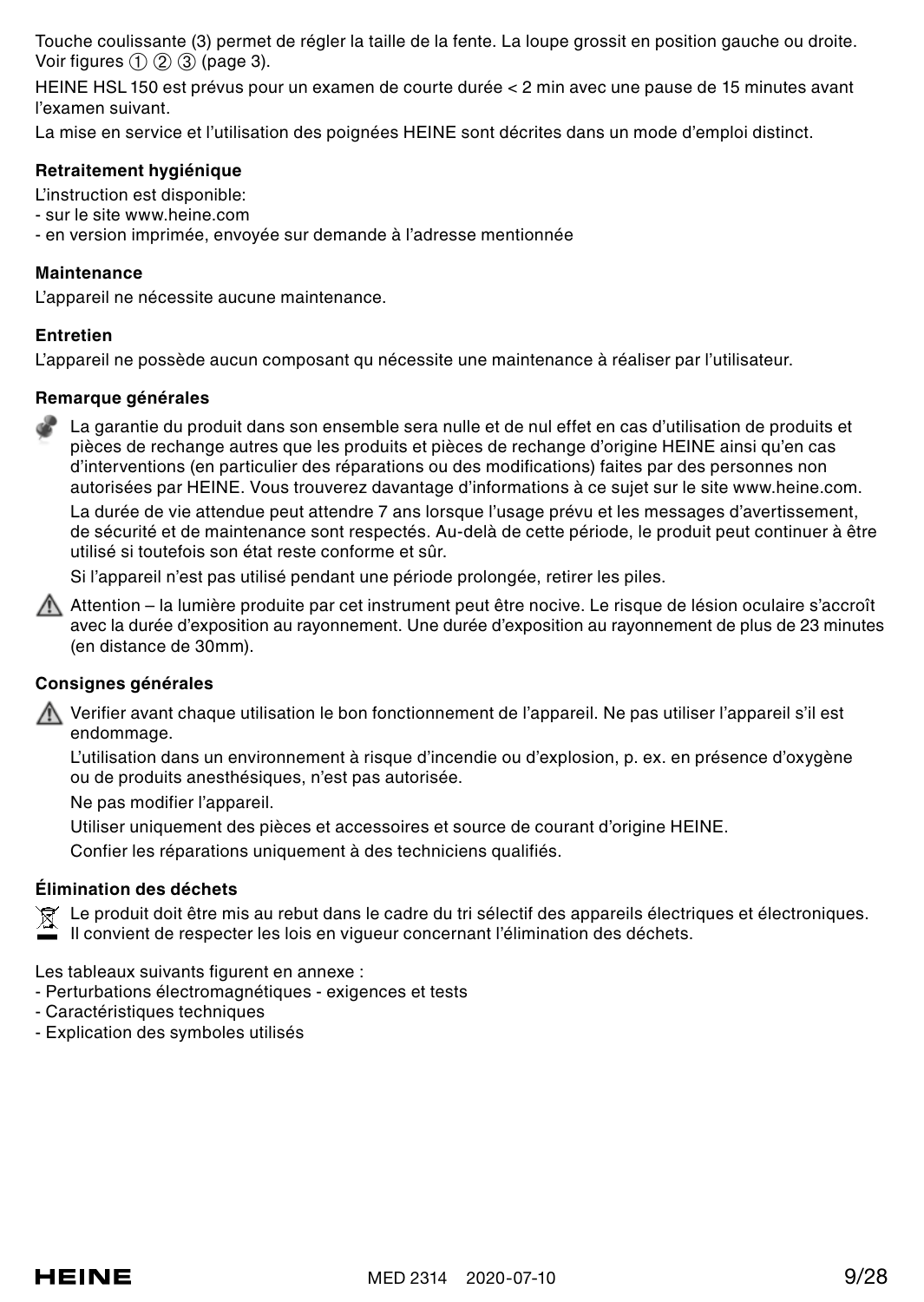## HEINE HSL 150 ESPAÑOL

Leer detenidamente las presentes instrucciones de uso y conservar para futuras referencias.

## **Uso previsto**

HEINE HSL 150 está diseñada para el examen del segmento ocular anterior (córnea, cámara anterior, iris, cristalino). Los instrumentos constan de una unidad de iluminación que funciona mediante pilas o batería. Solo debe ser utilizado por personal médico cualificado en centros sanitarios profesionales. Los aparatos están diseñados para una exploración breve y puede examinarse a los pacientes según las indicaciones de exploración.

## **Información de advertencia y seguridad**

**¡ADVERTENCIA!** Este símbolo advierte de una posible situación peligrosa. La no observancia de las indicaciones puede causar lesiones leves y medias. (fondo amarillo; primer plano, negro).

**¡NOTA!** Este símbolo se emplea para la información respecto a la puesta en marcha, funcionamiento o mantenimiento, siempre que no puedan entrañar peligro.



#### **Modo de funcionamiento**

Para la puesta en servicio del instrumento, introduzca el cabezal del instrumento en el mango HEINE (8). Compruebe que la tensión de la lámpara coincida con la tensión de alimentación del mango. Reconocerá la tensión de la lámpara por medio de la marca de color situada en la parte inferior de la lámpara:

Anillo blanco = HEINE XHL 2,5 V. La lámpara

solo puede utilizarse con el mango recargable HEINE

Anillo rojo = HEINE XHL 3,5 V. La lámpara solo puede utilizarse con el mango de carga HEINE

#### **Manejo**

Gire la lupa (1) hacia el tope izquierdo (vea fig.), si quiere observar con el ojo derecho, o al revés. Haga el reconocimiento del ojo derecho del paciente con su ojo derecho y del ojo izquierdo del paciente con su ojo izquierdo.

Aproxime la HSL al ojo del paciente lateralmente desde un ángulo de aprox. 30° y hasta aprox. a 4 cm de distancia. Mire a través de la lupa a poca distancia y mueva la hendidura sobre el ojo mediante giro o movimiento de vaivén lateral del mango.

La nitidez de la imagen la puede ajustar modificando ligeramente la distancia entre la HSL y el ojo del paciente. Si es preciso anteponga el filtro azul girando el filtro (2) en 180°. El filtro se puede sacar estirándolo hacia arriba.

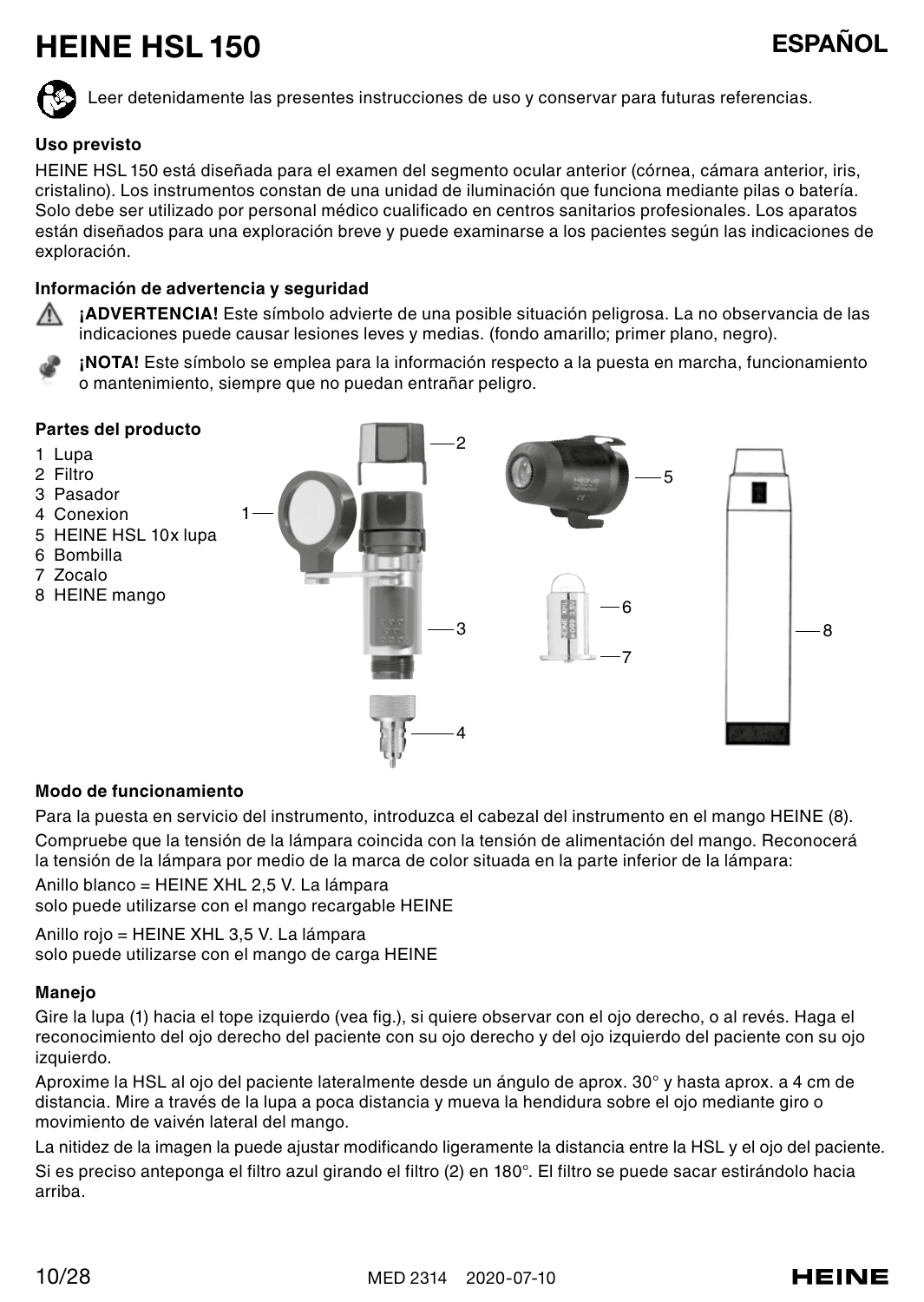El tamaño de la hendidura se puede variar con el pasador (6). La lupa consigue una imagen nítida aumentada, cuando su posición está en el tope final a la izquierda o a la derecha. Ver imagenes ➀ ➁ ➂ (página 3).

HEINE HSL 150 están diseñados para una exploración breve de < 2 min y una pausa de 15 minutos antes del siguiente uso.

La puesta en servicio y el manejo de los mangos HEINE se describen en unas instrucciones de uso aparte.

## **Reacondicionamiento higiénico**

La instrucción está disponible:

- en el enlace www.heine.com
- puede solicitar una versión impresa en la dirección de contacto

#### **Mantenimiento**

El aparato está exento de mantenimiento.

#### **Servicio**

El aparato no cuenta con ningún componente que requiera un servicio a efectuar por el operario.

### **Notas generales**

La garantía para la totalidad del producto se extinguirá y quedará invalidada si se usan productos y piezas de repuesto que no sean originales de HEINE, e igualmente si personas no autorizadas por HEINE manipulan el producto (en especial reparaciones o modificaciones). Puede encontrar más información al respecto en www.heine.com.

En condiciones normales y siguiendo la información de seguridad y las advertencias, así como los consejos de mantenimiento, la vida útil esperable del aparato es de hasta 7 años. A partir de ese momento, el producto se puede seguir utilizando siempre y cuando se encuentre en un estado adecuado y seguro.

Si no va a utilizarse el aparato durante mucho tiempo, deberan extraerse las pilas.

Advertencia – La luz de estos aparatos puede ser dañina. El riesgo para la vista se acentúa con el tiempo de exposición. El tiempo de exposición con este aparato a una intensidad máxima durante más de 23 minutos (a 30 mm de distancia).

### **Advertencias generales**

Comprobar el correcto funcionamiento del aparato antes de cada uso. No utilizar, si se detectan danos. No utilizar en zonas con peligro de incendio o explosión, debido p.ej. al oxígeno o al anestésico utilizado. No modifique el aparato.

Utilice exclusivamente piezas y accesorios y fuentes de tensión originales de HEINE.

Las reparaciones solo deben ser efectuadas por personal especializado cualificado.

#### **Gestión de residuos**

El producto debe eliminarse por separado junto con los aparatos electricos y electronicos. Se deben tener en cuenta los correspondientes reglamentos de eliminacion de residuos especificos del pais.

Encontrará las siguientes tablas en el anexo

- Perturbaciones electromagnéticas Requisitos y pruebas
- Datos técnicos
- Explicación de los símbolos utilizadoss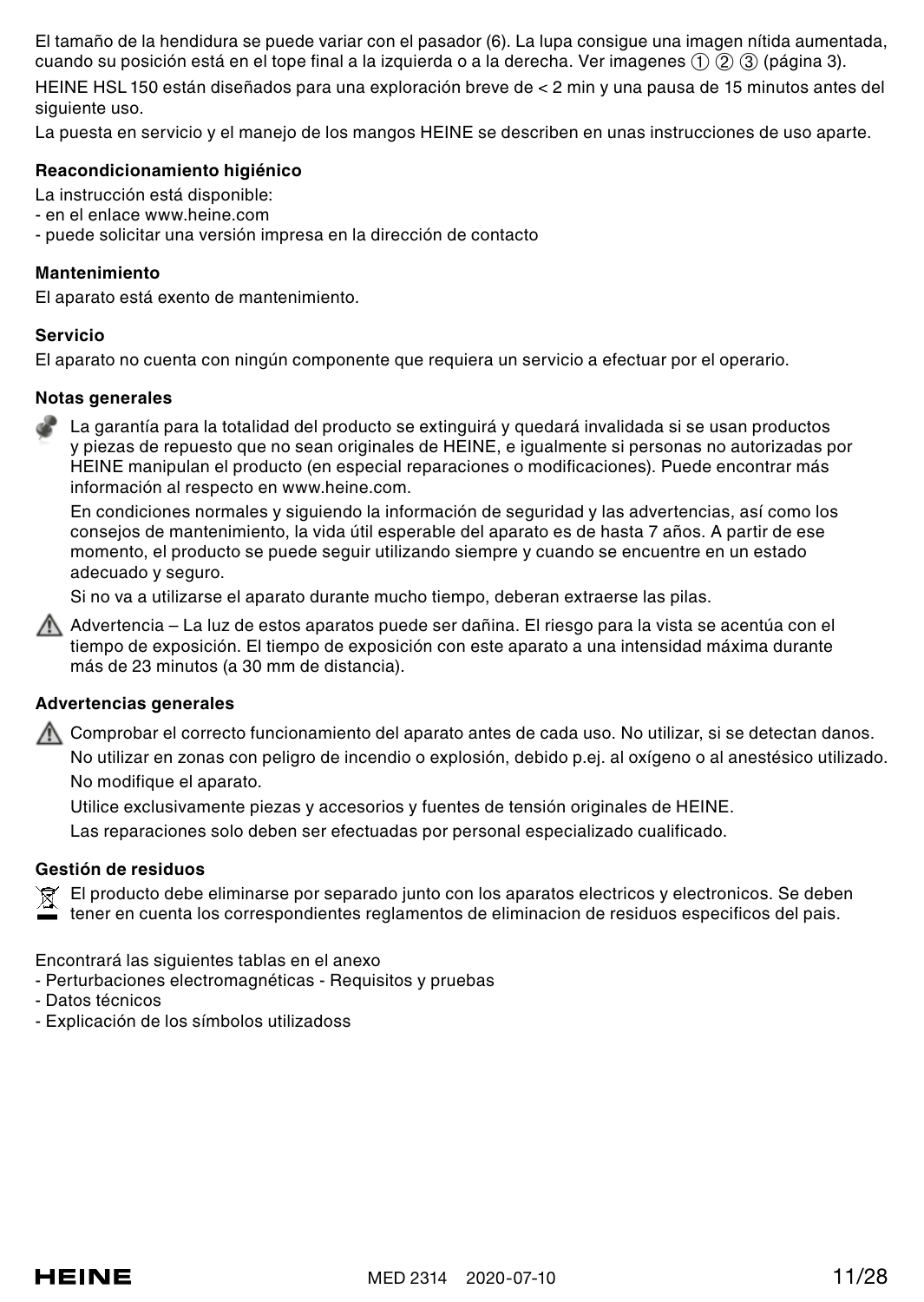## HEINE HSL 150 ITALIANO

Leggete con attenzione le presenti istruzioni per l'uso e conservatele per consultazioni future.

## **Destinazione d'uso**

HEINE HSL 150 serve per esaminare il segmento anteriore dell'occhio (cornea, camera anteriore, iride, cristallino). Gli strumenti sono dotati di una sorgente luminosa che funziona con batteria o accumulatore. Deve essere utilizzato da personale medico qualificato all'interno di strutture sanitarie professionali. Gli apparecchi sono stati concepiti per esami di breve durata e i pazienti possono essere visitati in conformità con le indicazioni di esposizione.

## **Avvertenze e informazioni sulla sicurezza**

**ATTENZIONE!** Questa segnalazione indica una situazione potenzialmente pericolosa. ⚠ Il mancato rispetto di questa avvertenza può portare a lesioni di piccola o media portata. (Colore di sfondo giallo, colore in primo piano nero).

**NOTA!** Questo simbolo viene utilizzato per informazioni relative a installazione, funzionamento o manutenzione, che sono importanti ma non associate a pericoli.



## **Messa in esercizio**

Per mettere in funzione lo strumento, inserire la testa dello strumento sull'impugnatura HEINE (8). Accertarsi che la tensione della lampada coincida con la tensione di alimentazione dell'impugnatura. La tensione della lampada è indicata dalla tacca colorata posta sul lato inferiore della lampada stessa:

Anello bianco = lampada HEINE XHL da 2,5 V Utilizzabile solo con impugnatura a batteria HEINE

Anello rosso = lampada HEINE XHL da 3,5 V Utilizzabile solo con l'impugnatura ricaricabile HEINE

## **Utilizzo**

Girare la lente (1) a sinistra per esaminare con l'occhio destro e viceversa. Esaminare l'occhio destro del paziente con l'occhio destro e viceversa.

Avvicinate la lampada HSL all'occhio del paziente da un angolo di 30° ad una distanza di circa 4 cm. Guardare attraverso la lente e scorrere la fessura sull'occhio, ruotando o spostando avanti e indietro il manico.

L'immagine può essere focalizzata regolando la distanza dalla lampada HSL all'occhio del paziente. Il filtro blu si può selezionare ruotando l'attacco del filtro (2) di 180°. L'attacco si può togliere tirando verso l'alto.

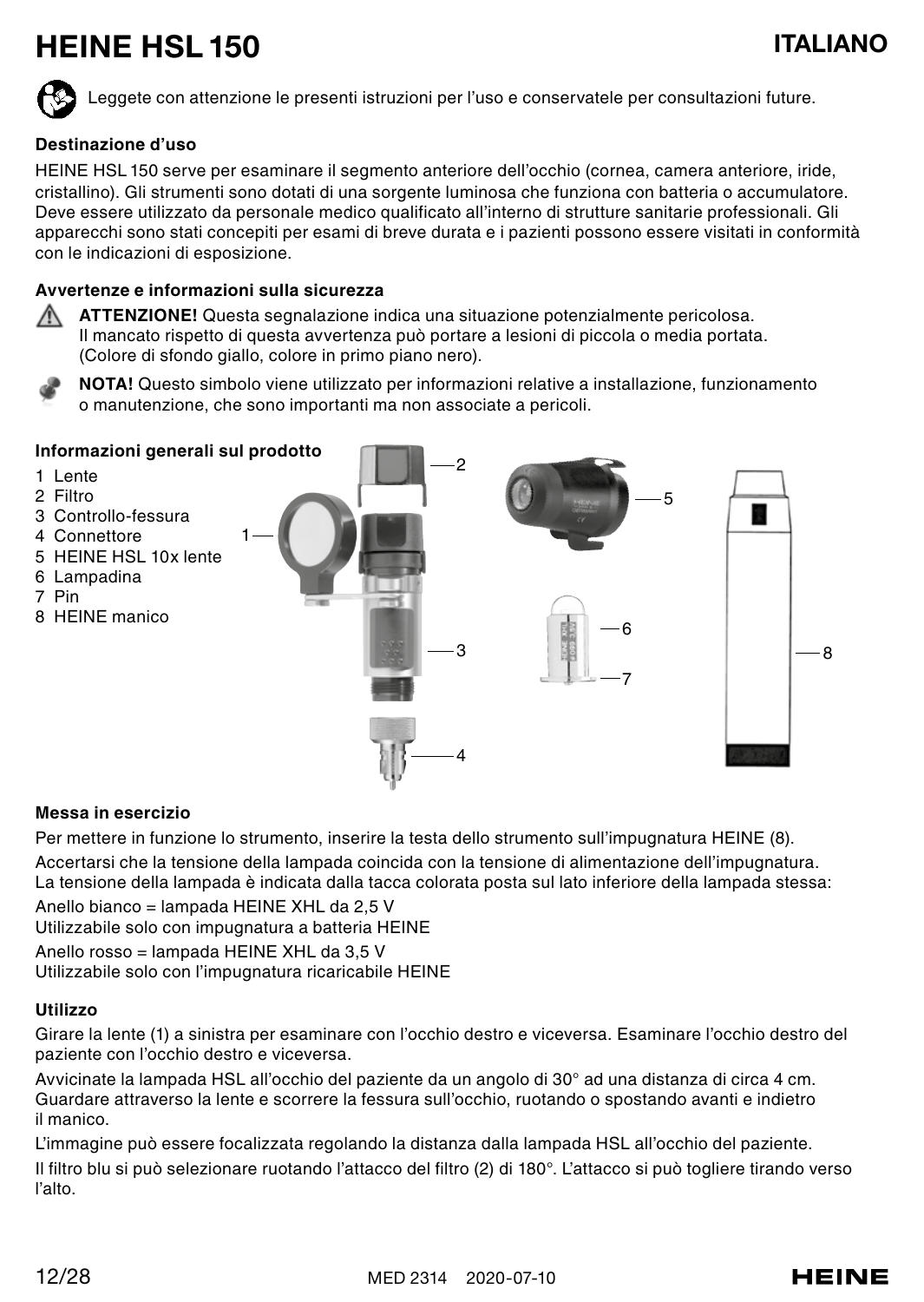Il controllo-fessura (3) può essere usato per regolare la grandezza della fessura. La lente offre un ingrandimento di circa 6x a destra e sinistra della posizione di lavoro. Vedi figure ➀ ➁ ➂ (pag. 3). HSL 150 sono stati concepiti per esami di breve durata < 2 min. con una pausa di 15 minuti tra un utilizzo e l'altro. La messa in funzione e l'utilizzo delle impugnature HEINE sono descritti in istruzioni per l'uso separate.

## **Igienizzazione**

L'istruzione è disponibile:

- dal link www.heine.com
- formato cartaceo inviabile su richiesta all'indirizzo di contatto indicato

## **Manutenzione**

Il dispositivo non richiede interventi di manutenzione.

## **Assistenza**

Il dispositivo non è dotato di componenti che necessitano di un'assistenza da parte dell'utente.

## **Indicazioni generali**

La garanzia per l'intero prodotto decade se si usano prodotti non originali HEINE, pezzi di ricambio non originali e se vengono effettuati interventi (in particolare riparazioni o modifiche) da parte di persone non autorizzate da HEINE. Per ulteriori informazioni, visitare il sito www.heine.com.

La durata d'esercizio prevista è di massimo 7 anni in caso di utilizzo conforme alle disposizioni e rispetto dei messaggi di avviso e delle informazioni di sicurezza nonché degli avvertimenti. Nel corso di questo periodo, è possibile riutilizzare il prodotto a condizione che si trovi in uno stato sicuro e regolare. Se non utilizzate l'apparecchio per lungo tempo, togliete le batterie.

Attenzione – La luce di questo strumento può essere dannosa. Il rischio di danni oculari aumenta con l'aumentare della durata dell'irradiazione. L'irradiazione con questo strumento alla massima intensità per una durata superiore a 23 minuti (a una distanza di 30 mm).

## **Indicazioni avvertimenti**

Prima di ogni utilizzo verificate il funzionamento corretto dell'apparecchio! Non utilizzate l'apparecchio se rilevate danneggiamenti.

E' vietato l'utilizzo in ambiente a rischio di incendio od esplosione, per esempio a causa di ossigeno o sostanze anestetiche.

Non modificare l'apparecchio.

Utilizzare solo pezzi ed accessori ed fonti di energia originali HEINE.

Affidare le riparazioni solo da personale specializzato e qualificato.

## **Smaltimento**

Il prodotto deve essere smaltito in un centro di raccolta differenziata per apparecchi elettrici ed elettronici. Devono essere rispettate le norme di smaltimento specifiche di ogni paese.

Le sequenti tabelle sono disponibili in allegato

- Interferenze elettromagnetiche Requisiti e prove
- Dati tecnici
- Spiegazione dei simboli utilizzati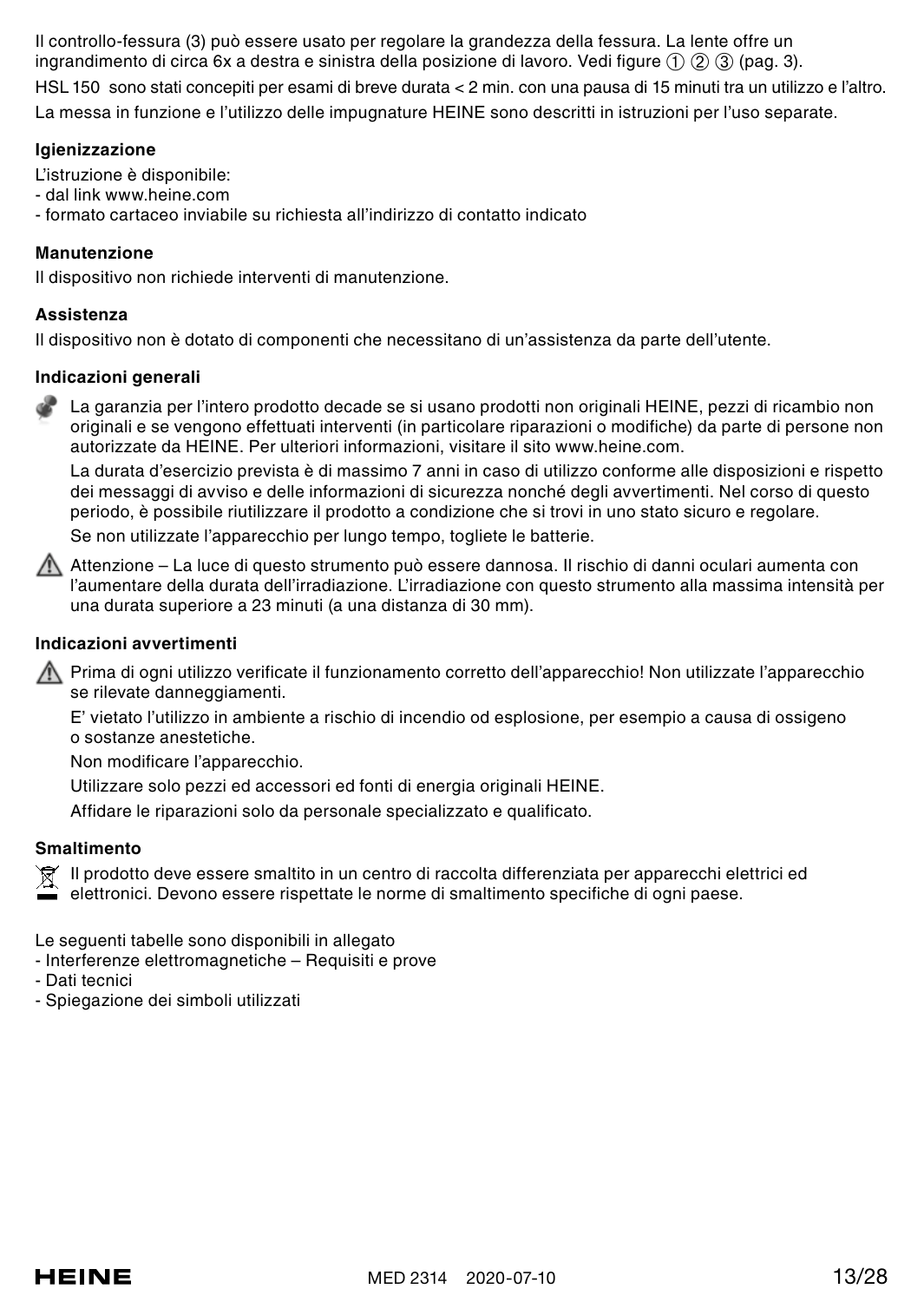## HEINE HSL 150 SVENSKA

Läs och följ denna bruksanvisning noga och spara den för framtida bruk.

## **Användningsändamål**

HEINE HSL 150 är avsedd för undersökning av det främre ögonavsnittet (hornhinna, främre kammare, iris, ögonlins). Instrumenten är försedda med en batteridriven belysningsenhet. Det ska bara användas av kvalificerad medicinsk personal i en institution för professionell sjukvård. Utrustningen är avsedd för korttidsundersökningar. Patienterna kan undersökas i enlighet med exponeringsdata.

#### **Varnings- och säkerhetsanvisningar**



**VARNING!** Detta signalord uppmärksammar dig på en potentiellt farlig situation. Om anvisningen inte följs kan det leda till latta eller måttliga skador. (Bakgrund: Gul; förgrund: Svart)

**TIPS!** Den här symbolen används för information beträffande idrifttagning, drift eller underhåll, som är viktiga men inte förbundna med faror.

#### **Produktöversikt**

- 1 Luppen
- 2 Filterdelen
- 3 Sliden
- 4 Fästet
- 5 HEINE HSL 10x luppåsats
- 6 Lampan
- 
- 7 Piggen
- 8 HEINE-handtag



#### **Idrifttagande**

Ta instrumentet i drift genom att sätta instrumenthuvudet på HEINE-handtaget (8).

Försäkra dig om att lampspänningen stämmer överens med försörjningsspänningen på handtaget. Du tar reda på lampspänningen genom att titta på den färgade markeringen på undersidan av lampan:

Vit ring = HEINE XHL 2,5-voltslampa Endast för användning med HEINE-batterihandtaget

1

Röd ring = HEINE XHL 3,5-voltslampa

Endast för användning med HEINE-laddningshandtaget

## **Användning**

Sväng luppen (1) till vänster för att undersöka med höger öga och vice versa. Undersök patientens högra öga på samma sätt som vid användandet av ett direkt oftalmoskop, med ditt högra öga och vice versa.

Närma dig patienten från en 30° vinkel till ett avstånd av ca 4 cm.Titta genom luppen och svep ljuset över ögat genom att vrida handtaget.

Bilden kan fokuseras genom att justera avståndet mellan HSL lampan och patientens öga.

Önskar man kan man använda ett blåfilter vid undersökningen. Rotera filterdelen (2) 180°. För att avlägsna filtret dra det uppåt.

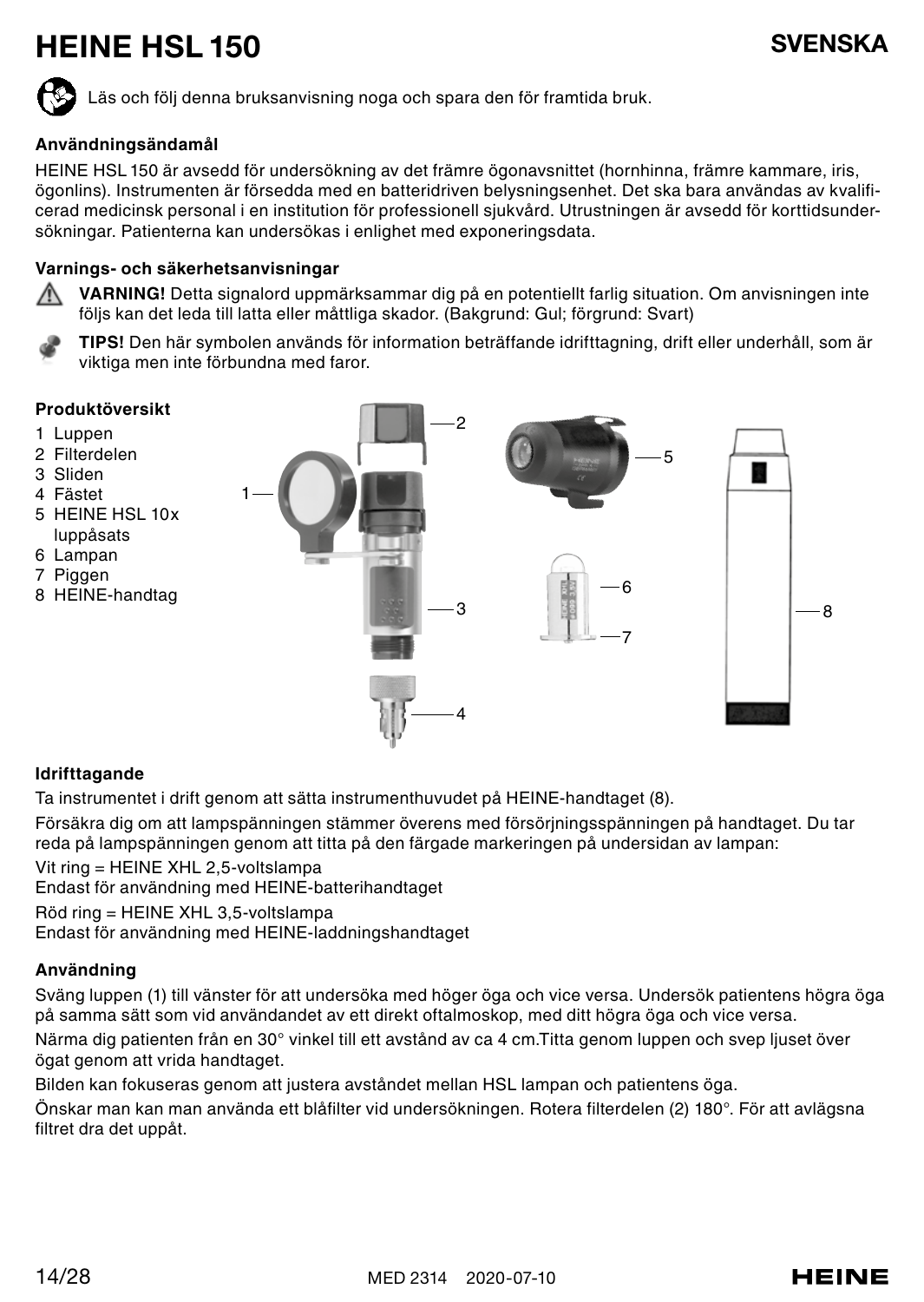Spaltstorleken kan förändras med sliden (3). Luppen ger en förstorad skarp bild vid anslaget i vänster eller höger ändposition.

Med luppåsatsen HSL 10x (5) kan förstoringen fördubblas. Se figur ① ② ③ (sidan 3).

HEINE HSL 150 är avsedda för kortvariga undersökningar (mindre än 2 minuter) med 15 minuters paus till nästa användning.

Idrifttagning och användning av HEINE-handtagen beskrivs i en separat bruksanvisning.

## **Hygienisk rekonditionering**

Instruktionen är tillgänglig:

- på länken www.heine.com

- tryckt version skickas till dig på begäran via kontaktadress

## **Underhåll**

Produkten är underhållsfri.

## **Service**

Apparaten innehåller inga delar som behöver underhållas eller servas av användaren.

## **Allmänna instruktioner**

Garantin för produkten i dess helhet upphör att gälla, respektive gäller inte heller, vid användning av icke-original-HEINE-produkter eller icke-original-reservdelar eller om åtgärder (i synnerhet reparationer eller modifikationer) vidtagits av personer som inte är auktoriserade av HEINE. Mer information hittar du på www.heine.com.

Den förväntade livslängden är upp till 7 år om produkten används på avsett sätt och all varnings- och säkerhetsinformation följs. Om produkten är i gott skick kan den användas även efter denna tid.

Om du inte använder apparaten under en längre tid tar du ut batterierna.

Observera – Ljuset från detta instrument kan vara farligt. Risken för skador på ögonen ökar med bestrålningstiden. En bestrålningstid med detta instrument vid maximal intensitet på mer än 23 minuter (vid 30 mm avstånd).

## **Allmänna varningar**

Kontrollera innan varje användning att apparaten fungerar felfritt. Använd inte apparaten om du konstaterat skador.

Utrustningen får inte användas i brand- eller explosionsfarlig miljö, t.ex. på grund av syre eller anestetiska medel.

Genomför inga ändringar av instrumentet.

Använd endast originaldelar och originaltillbehör och originalströmkällor från HEINE.

Reparationer får endast utföras av kvalificerad yrkespersonal.

## **Avfallshantering**

 $\widehat{\boxtimes}$  Produkten ska ha en separat uppsättning av elektrisk och elektronisk utrustning. Landsspecifika regler

för avfallshantering ska alltid följas.

I bilagan hittar du dessa tabeller

- Elektromagnetiska störningar krav och tester
- Tekniska data
- Förklaring av symboler som används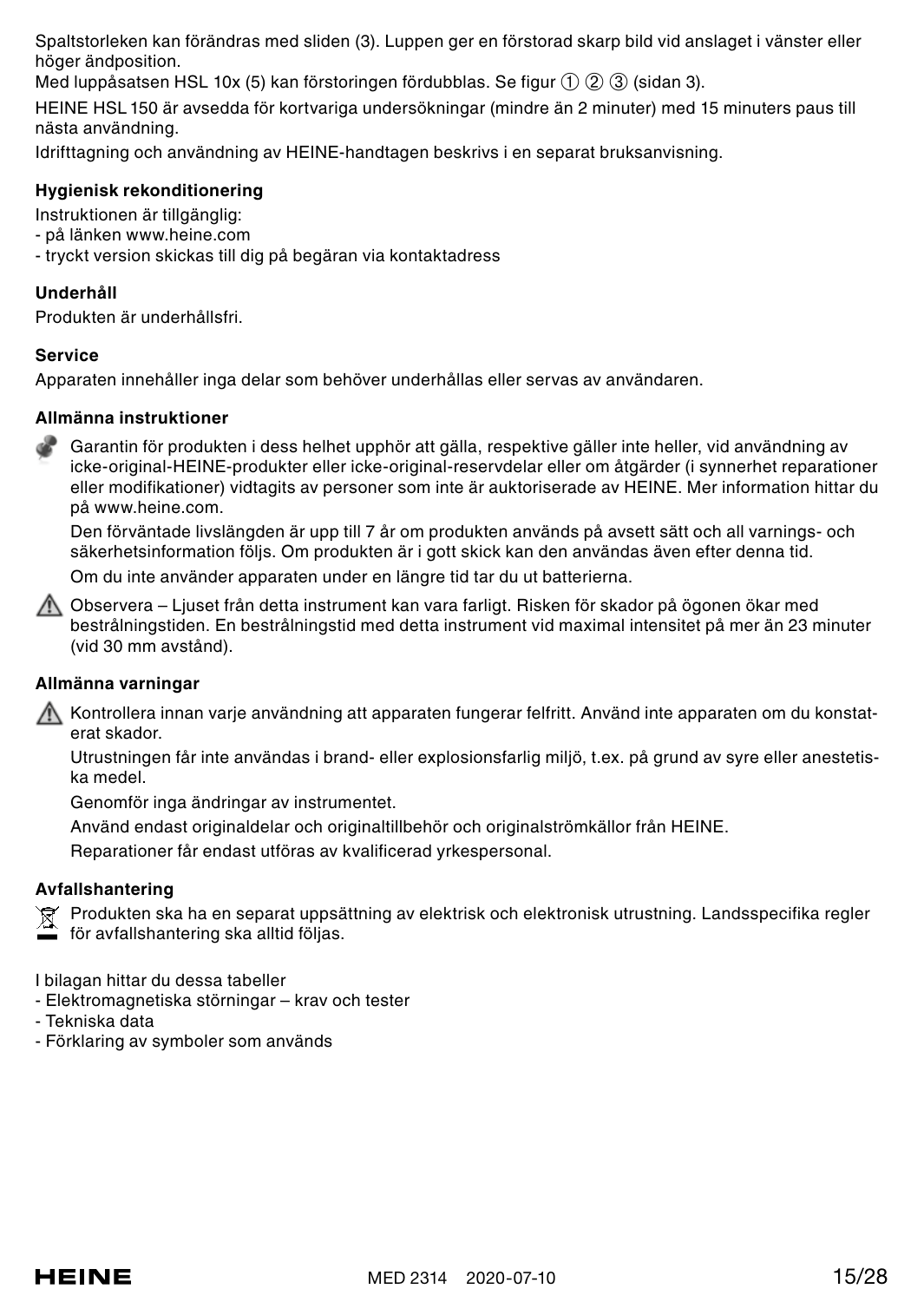## HEINE HSL 150 NEDERLANDS

Lees deze gebruiksaanwijzing zorgvuldig door en bewaar deze voor eventuele naslag.

## **Gebruiksdoel**

HEINE HSL 150 dient voor het onderzoek van het voorste segment van het oog (hoornvlies, voorste oogkamer, iris, lens). De instrumenten beschikken over een verlichtingsunit op batterijen of een accu. Ze mogen uitsluitend worden bediend door gekwalificeerd medisch personeel binnen een professionele zorginstelling. De apparaten zijn bedoeld voor korte-termijn onderzoeken, patiënten kunnen in overeenstemming met de blootstellingsgegevens onderzocht worden.

## **Waarschuwing en veiligheidsinformatie**

**WAARSCHUWING!** Dit symbool attendeert u op een mogelijk gevaarlijke situatie. Het negeren daarvan kan leiden tot lichte of middelzware verwondingen. (Achtergrondkleur geel, voorgrondkleur zwart).

**AANWIJZING!** Dit symbool wordt vermeld bij informatie over ingebruikneming, werking of onderhoud. Dit is belangrijk, maar kunnen de gebruiker niet in gevaar brengen.



## **Ingebruikneming**

Voor gebruik sluit u het instrumentenhoofd op de HEINE handgreep (8) aan.

Let erop dat de spanning van het lampje overeenkomt met de voedingsspanning van de handgreep. U herkent de spanning van het lampje door de kleurmarkering aan de onderkant van het lampje:

Witte ring = HEINE XHL 2,5 V lampje

Alleen te gebruiken met de HEINE batterijhandgreep

Rode ring = HEINE XHL 3,5 V lampje Alleen te gebruiken met de HEINE laadhandgreep

## **Bediening**

Zwenk de loep (1) tot de linker aanslag wanneer u met het rechter oog wilt kijken of naar rechts voor gebruik met het linker oog. Onderzoek – als met de directe oogspiegel – met uw rechter oog, het rechter oog en met uw linker oog, het linker oog van de patiënt.

Kom met de HSL 150 onder een hoek van ca. 30° zijdelings naar het oog van de patiënt tot op ca. 4 cm. Kijk vanaf geringe afstand door de loep en beweeg de spleet over het oog van de patiënt door het draaien of heen en weer bewegen van het handvat

Het beeld kan nauwkeurig worden scherpgesteld door de afstand van het instrument tot het oog van de patiënt te variëren.

Het blauwfilter kan worden ingeschakeld door de filteropzet (2) 180° te draaien. Het filter kan door het naar boven te trekken, verwijderd worden.

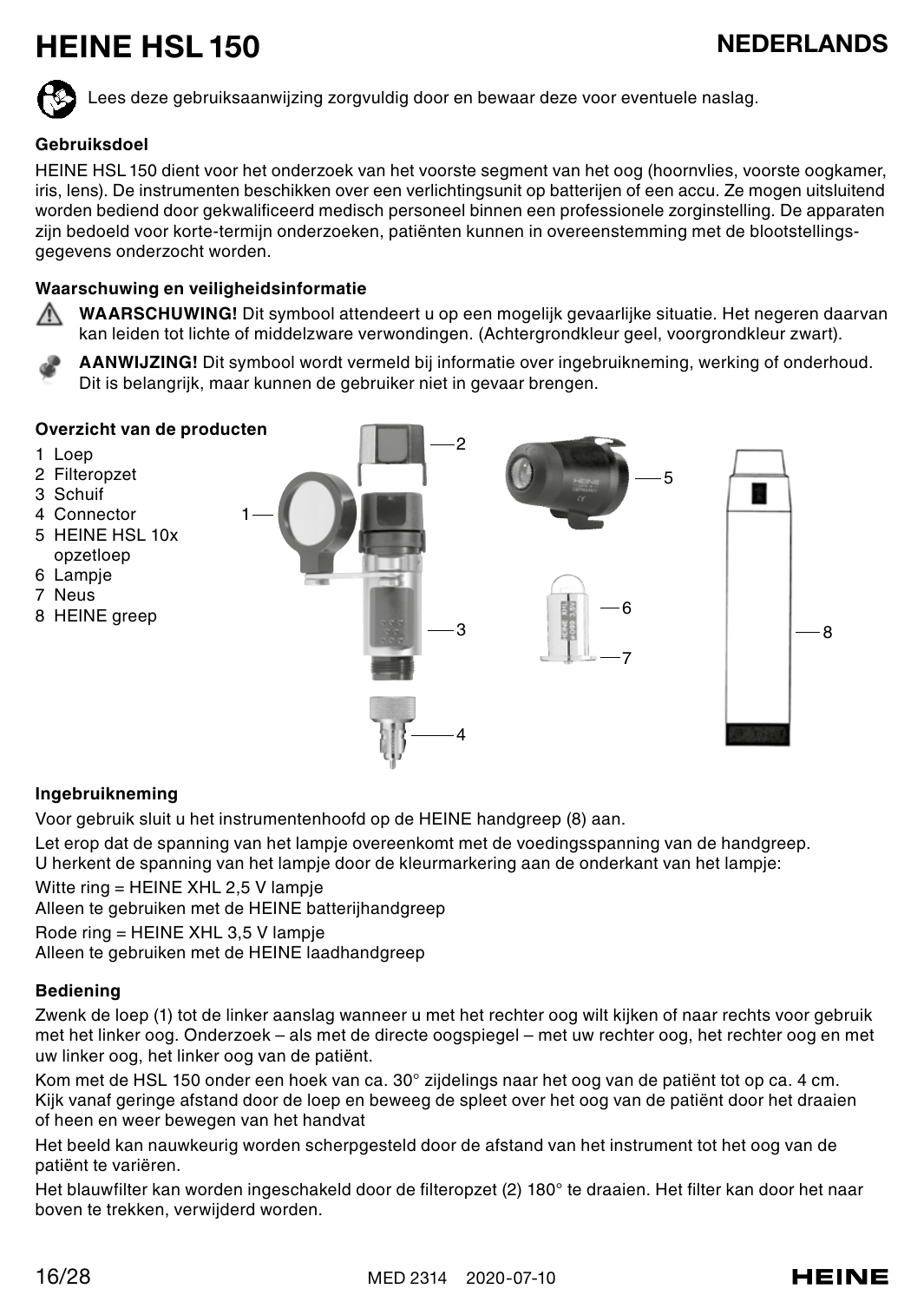De kolomgrootte kan met de schuif (3) gewijzigd worden. De loep geeft een vergroot en scherper beeld, als deze in de eindpositie links of rechts blokkeert.

Met de opzetloep HSL 10x (5) kunt u de vergroting verdubbelen. Zie de afbeeldinge (1) (2) (3) (blz. 3).

De HEINE HSL 150 is bedoeld voor een kortdurend onderzoek < 2 min. met een onderbreking tot aan het volgende gebruik van 15 minuten.

De ingebruikneming en bediening van de HEINE handgrepen staan in een afzonderlijke gebruiksaanwijzing beschreven.

## **Hygiënische opwerking**

De instructie is verkrijgbaar:

- via de internetlink www.heine.com
- als papieren versie die op aanvraag bij het contactadres wordt toegestuurd

## **Onderhoud**

Het apparaat is onderhoudsvrij.

#### **Service**

Het apparaat bevat geen onderdelen die de gebruiker zelf zou moeten onderhouden.

## **Algemene aanwijzingen**

De garantie voor het totale product vervalt of geldt ook niet bij gebruik van niet-originele producten of niet-originele vervangende onderdelen van HEINE, en wanneer ingrepen (waaronder vooral reparaties of aanpassingen) door personen werden uitgevoerd die niet door HEINE gemachtigd zijn. Verdere informatie hierover vindt u op www.heine.com.

De te verwachten levensduur bedraagt bij normaal gebruik en inachtnemen van de waarschuwings- en veiligheidsinformatie en de aanwijzingen aangaande onderhoud tot 7 jaar. Na deze tijd is het product, mits in een veilige en verantwoorde staat, nog steeds te gebruiken.

Als u het apparaat langere tijd niet gebruikt, moeten de batterijen worden vervangen.

A. Let op! Het licht van dit instrument kan schadelijk zijn. Het risico van een oogbeschadiging wordt groter naar gelang van de duur van de bestraling. Een bestralingsduur met dit instrument bij een maximale intensiteit van meer dan 23 minuten (bij een afstand van 30mm) leidt tot een overschrijding van de richtwaarde voor gevaar.

## **Algemene waarschuwingen**

Controleer voor elk gebruik of het apparaat correct functioneert. Gebruik het apparaat niet als u beschadigingen constateert.

Gebruik het apparaat niet in een brand- of explosiegevaarlijke omgeving (bv. door zuurstof of anesthesiemiddelen).

Breng geen wijzigingen aan het apparaat aan.

Gebruik uitsluitend originele onderdelen en toebehoren en stroombronnenvan HEINE.

Reparaties dienen uitsluitend door gekwalificeerd personeel te worden uitgevoerd.

## **Afvalverwijdering**

Het product moet gescheiden bij elektrische en elektronische apparaten worden ingezameld. De ter

plaatse geldende verwijderingsvoorschriften moeten in acht worden genomen.

In het aanhangsel vindt u de tabellen

- Elektromagnetische storingen – Vereisten en tests

- Technische specificaties
- Uitleg van de gebruikte symbolen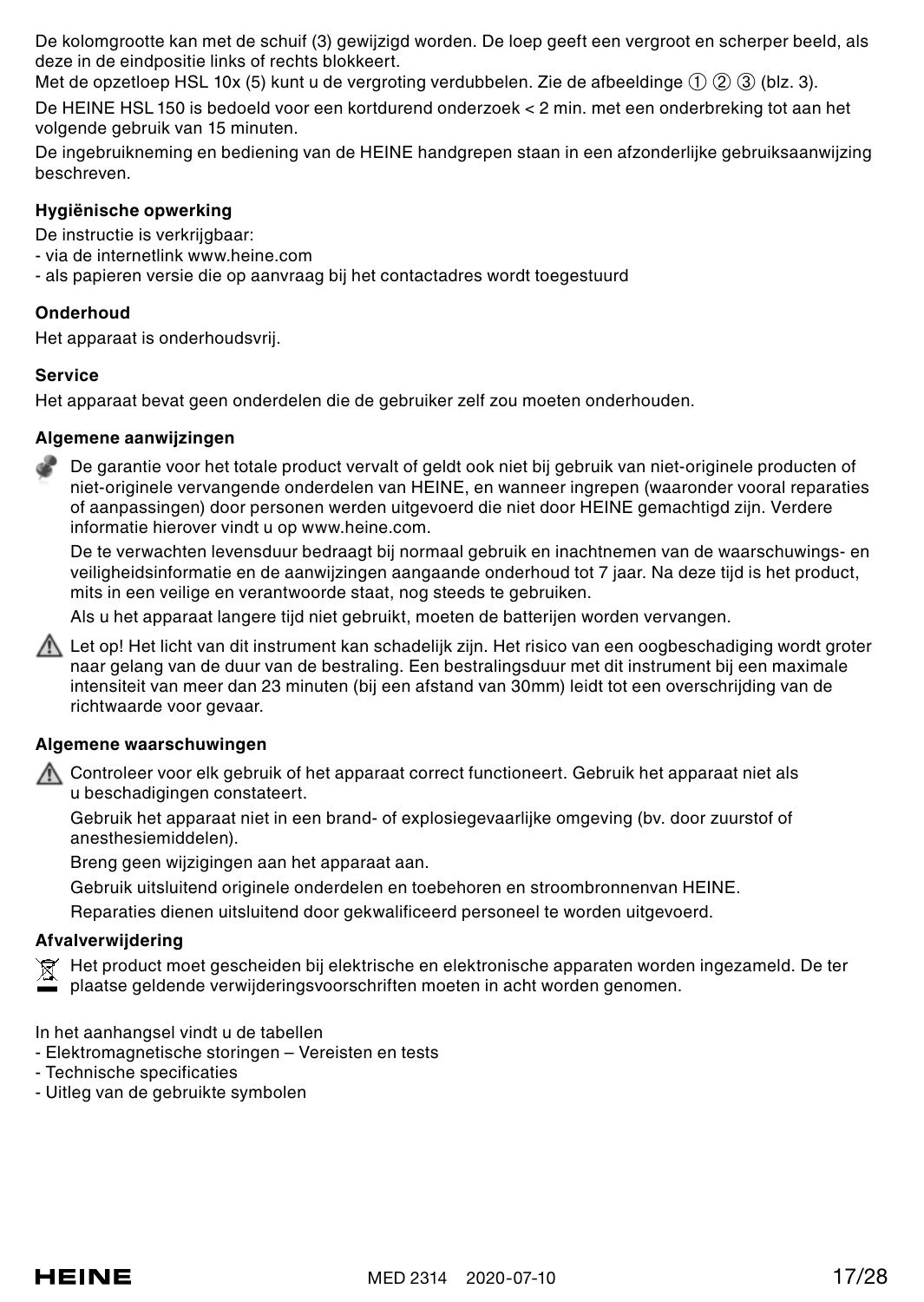## HEINE HSL 150 DANSK



Læs omhyggeligt brugsanvisningen, og gem den til senere brug.

## **Formål**

HEINE HSL 150 er beregnet til undersøgelse af den forreste del af øjet (hornhinde, forkammer, iris, øjenlinse). Instrumenterne har en batteridrevet belysningsenhed. Det bør kun betjenes af kvalificeret medicinsk personale på professionelle behandlingsinstitutioner. Instrumenterne er beregnet til kortvarig undersøgelse; patienter kan undersøges i henhold til ekspositionsangivelserne.

## **Advarsels- og sikkerhedsoplysninger**

**ADVARSEL!** Dette symbol gør opmærksom på en potentielt farlig situation. Hvis anvisningen ikke følges, kan det medføre moderat eller alvorlig tilskadekomst. (Baggrund: Gul; Forgrund: Sort)

**HENVISNING!** Dette symbol anvendes til informationer om ibrugtagning, drift eller vedligeholdelse, som er vigtig, men ikke forbundet med farer.

#### **Produktoversigt**

- 1 Lup
- 2 Filteranordning
- 3 Skyder
- 4 Tilslutningsstik
- 5 HEINE HSL 10x lupanordning
- 6 Pære
- 7 Fremspring
- 8 HEINE-greb



## **Ibrugtagning**

Sæt instrumenthovedet på HEINE-grebet (8) for at tage instrumentet i brug.

Kontroller, at pærens spænding stemmer overens med grebets forsyningsspænding. Pærespændingen fremgår af farvemarkeringen på undersiden af pæren:

Hvid ring = HEINE XHL 2,5 V pære

Kan kun bruges sammen med HEINE batterigrebet

Rød ring = HEINE XHL 3,5 V pære

Kan kun bruges sammen med HEINE ladegrebet

## **Betjening**

Drej luppen (1) til venstre anslag, når du vil undersøge med dit højre øje, og omvendt. Undersøg patientens højre øje med dit højre øje og patientens venstre øje med dit venstre øje.

Før HSL mod patientens øje fra ca. 30° fra siden til en afstand på ca. 4 cm. Se gennem luppen (1) på kort afstand, og bevæg spalten over øjet ved at dreje HEINE-grebet eller bevæge det fra side til side.

Skarpheden indstilles ved at ændre afstanden mellem HSL og patientens øje en smule.

Brug om nødvendigt blåfilteret ved at dreje filteranordningen (2) 180°. Anordningen kan også trækkes opad.

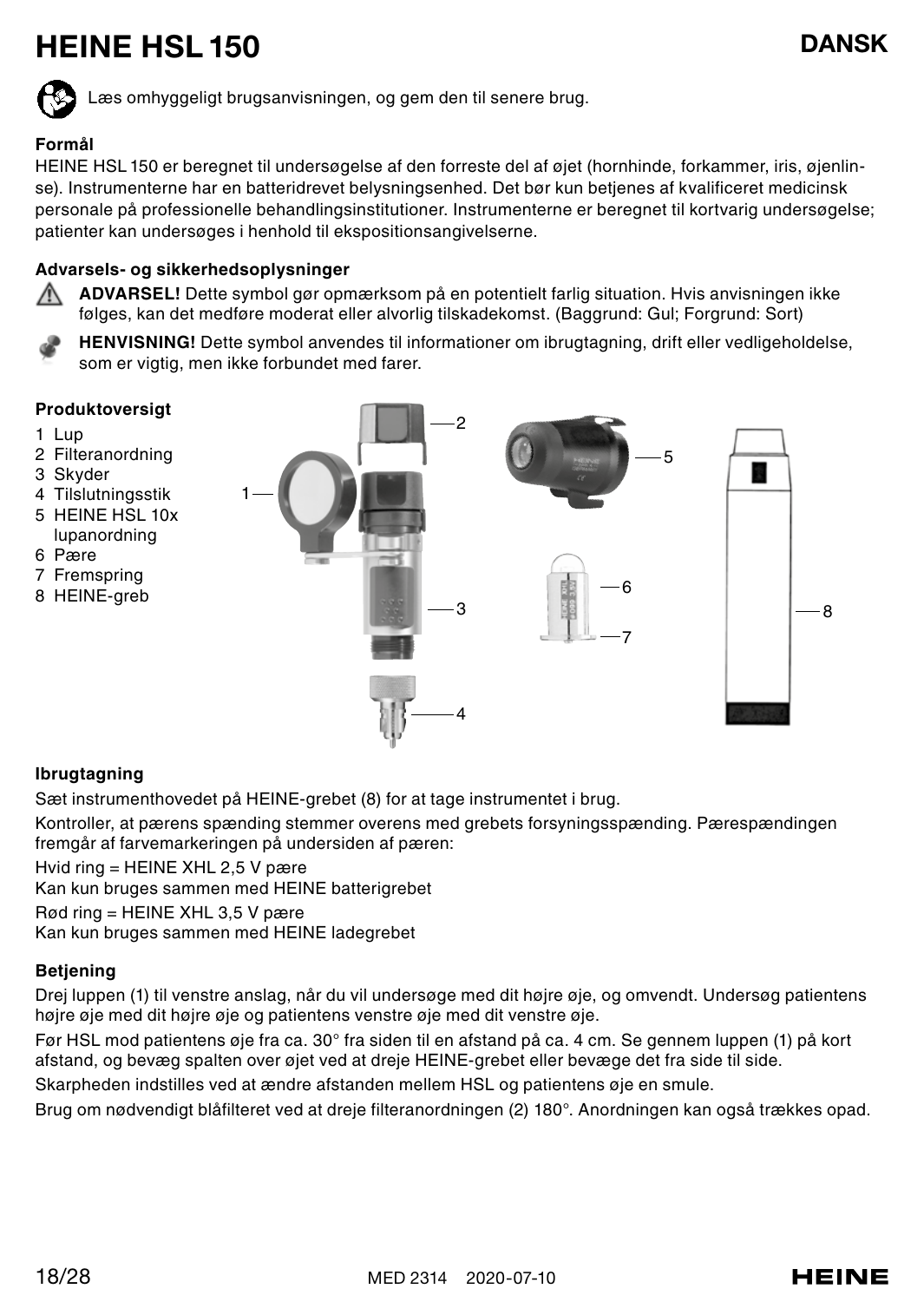Spaltestørrelsen kan ændres med skyderen (3). Luppen giver et forstørret, skarpt billede, når den sættes i venstre eller højre yderstilling.

Forstørrelsen kan fordobles med lupanordningen HSL 10x (5). Se figurerne ① ② ③ (s. 3).

HEINE HSL 150 er beregnet til en kortvarig undersøgelse < 2 min. med en pause på 15 minutter før næste brug. Ibrugtagning og betjening af HEINE grebene er beskrevet i en separat brugsanvisning.

## **Hygiejniske behandling**

Instruktionen er tilgængelige:

- på internetlinket www.heine.com
- som papirudgave; tilsendes efter anmodning på kontaktadresse

## **Vedligeholdelse**

Produktet er vedligeholdelsesfrit.

#### **Service**

Apparatet har ingen komponenter, hvorpå der skal gennemføres eftersyn af brugeren.

## **Generel information**

Garantien for hele produktet ophører eller gælder ikke ved anvendelse af ikke-originale HEINE-produkter, ikke-originale reservedele, og når indgreb (især reparationer eller ændringer) udføres af personer, som ikke er autoriseret af HEINE. Nærmere oplysninger om dette findes på www.heine.com.

Den forventede driftslevetid er ved hensigtet anvendelse og overholdelse af advarsels- og sikkerhedsinformationer samt vedligeholdelseshenvisninger op til 7 år. Udover dette tidsrum kan produktet fortsat anvendes, hvis det er i en sikker og korrekt tilstand.

Tag batterierne ud, hvis apparatet ikke skal bruges i længere tid.

A OBS – Dette instruments lys kan være skadeligt. Risikoen for øjenskade øges i takt med bestrålingsvarigheden. En bestrålingsvarighed med dette instrument ved maksimal intensitet på over 23 minutter (ved en afstand på 30 mm) fører til overskridelse af den vejledende værdi for fare.

## **Generelle advarsler**

Kontroller altid før brug, at apparatet fungerer korrekt. Brug ikke apparatet, hvis det er beskadiget. Brug ikke apparatet i fugtige eller eksplosive miljøer (f.eks. miljøer med ilt og anæstesimidler). Apparatet må ikke modificeres.

Brug kun originale dele og tilbehør og strømkilder fra HEINE.

Reparationer må kun udføres af kvalificerede fagfolk.

## **Bortskaffelse**

Produktet skal bortskaffes separat som elektrisk og elektronisk udstyr. De relevante, landespecifikke regler for bortskaffelse skal overholdes.

I tillægget findes tabellerne

- Elektromagnetiske forstyrrelser- krav og tests
- Tekniske data
- Forklaring af de anvendte symboler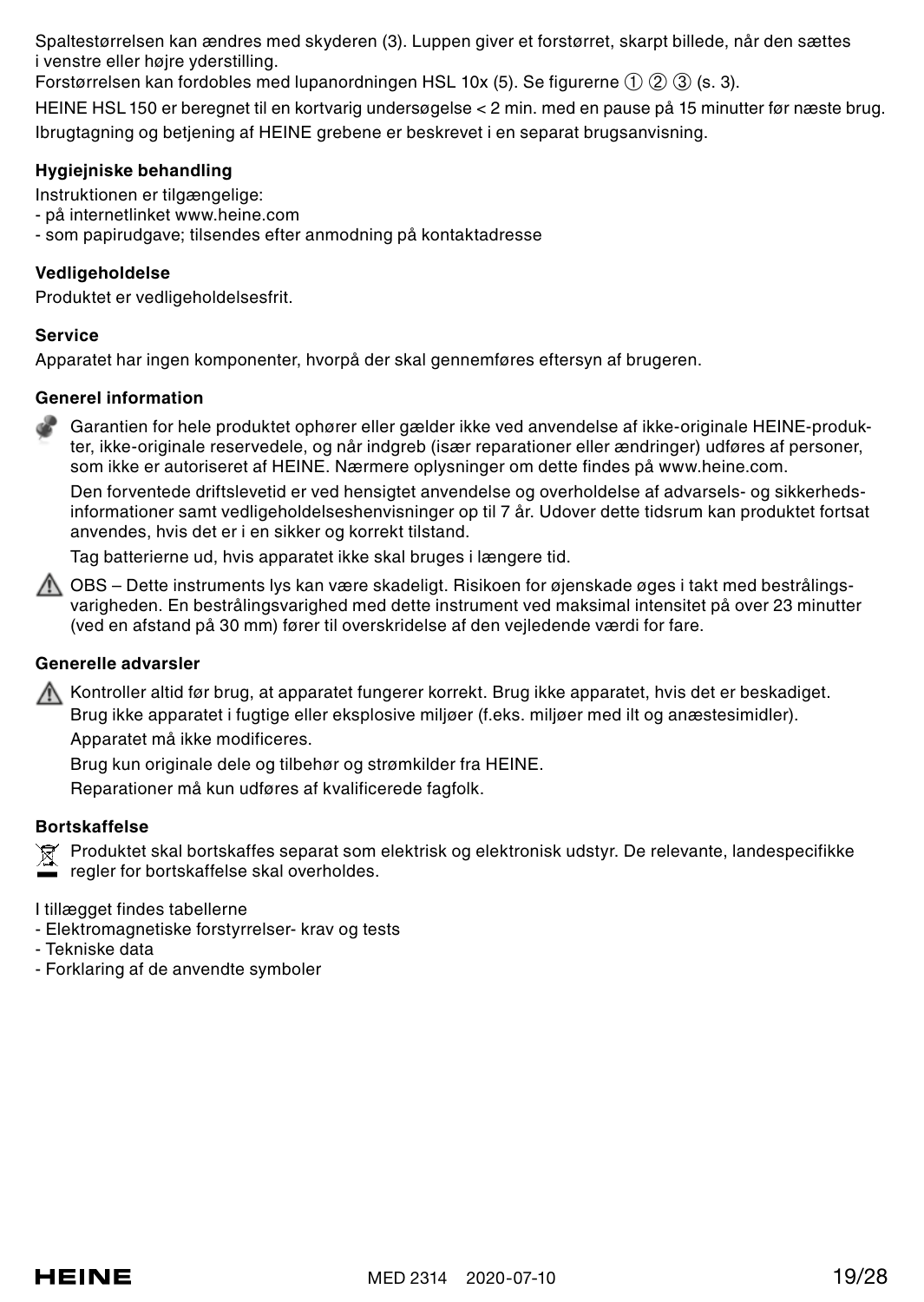## HEINE HSL 150 SUOMI

Lue tämä käyttöohje huolellisesti ja säilytä se tulevaa käyttöä varten.

## **Käyttötarkoitus**

HEINE HSL 150 on tarkoitettu silmän etuosan tutkimiseen (sarveiskalvo, etukammio, iiris, linssi). Instrumentti käsittää paristo- tai akkukäyttöisen valaistusyksikön. Laitetta saavat käyttää vain lääketieteellisen koulutuksen saaneet henkilöt ammattimaisissa terveydenhuoltolaitoksissa. Laitteet on tarkoitettu lyhytaikaiseen tutkimukseen, potilaita voidaan tutkia altistumista koskevien tietojen antamin rajoituksin.

## **Varoitus- ja turvallisuustiedot**

∧ **VAROITUS!** Tämä merkkisana varoittaa mahdollisesti vaarallisista tilanteista. Sen huomiotta jättäminen voi johtaa vähäisiin tai kohtalaisiin vammoihin. (Tausta: keltainen. Etuala: musta.)

**HUOMAUTUS!** Tämä symboli viittaa käyttöönottoon, käyttöön tai huoltoon liittyvään informaatioon, joka on tärkeää, mutta jonka laiminlyönti ei kuitenkaan aiheuta vaaraa.

#### **Tuotteen osat**

- 1 Luuppi
- 2 Suodatinosa
- 3 Luisti
- 4 Liitin
- 5 HEINE HSL 10x Luuppilasi
- 6 Lamppu
- 7 Nenä
- 8 HEINE-kädensija



## **Käyttöönotto**

Käynnistä laite kytkemällä instrumentin pää HEINE-kädensijaan (8).

Varmista, että lampun jännite vastaa kädensijan syöttöjännitettä. Tunnistat lampun jännitteen lampun alapuolella olevasta värimerkinnästä:

Valkoinen rengas = HEINE XHL 2,5 V lamppu

Käytetään vain paristokäyttöisessä HEINE-kädensijassa.

Punainen rengas = HEINE XHL 3,5 V lamppu

Käytetään vain ladattavassa HEINE-kädensijassa.

## **Käyttö**

Luuppi (1) käännetään vasemmalle kun tutkimus suoritetaan oikealla silmällä ja oikealle, kun käytetään vasenta silmää. Tutki potilaan oikeaa silmää – kuten suorallakin oftalmoskoopilla – oikealla silmällä ja vasenta vasemmalla.

Käytettävän kulman tulee olla 30° ja etäisyyden n. 4 cm. Samalla kun katsot luuppiin, kuljeta rakoa silmän yli kääntämällä kahvaa.

Kuvan tarkkuutta voi hienosäätää muuttamalla HSL:n ja potilaan silmän välistä etäisyyttä.

Sinisen suodattimen saa käyttöön kääntämällä kiinnikettä (2) 180°. Vedä kiinnikettä ylöspäin, kun haluat poistaa suodattimen.

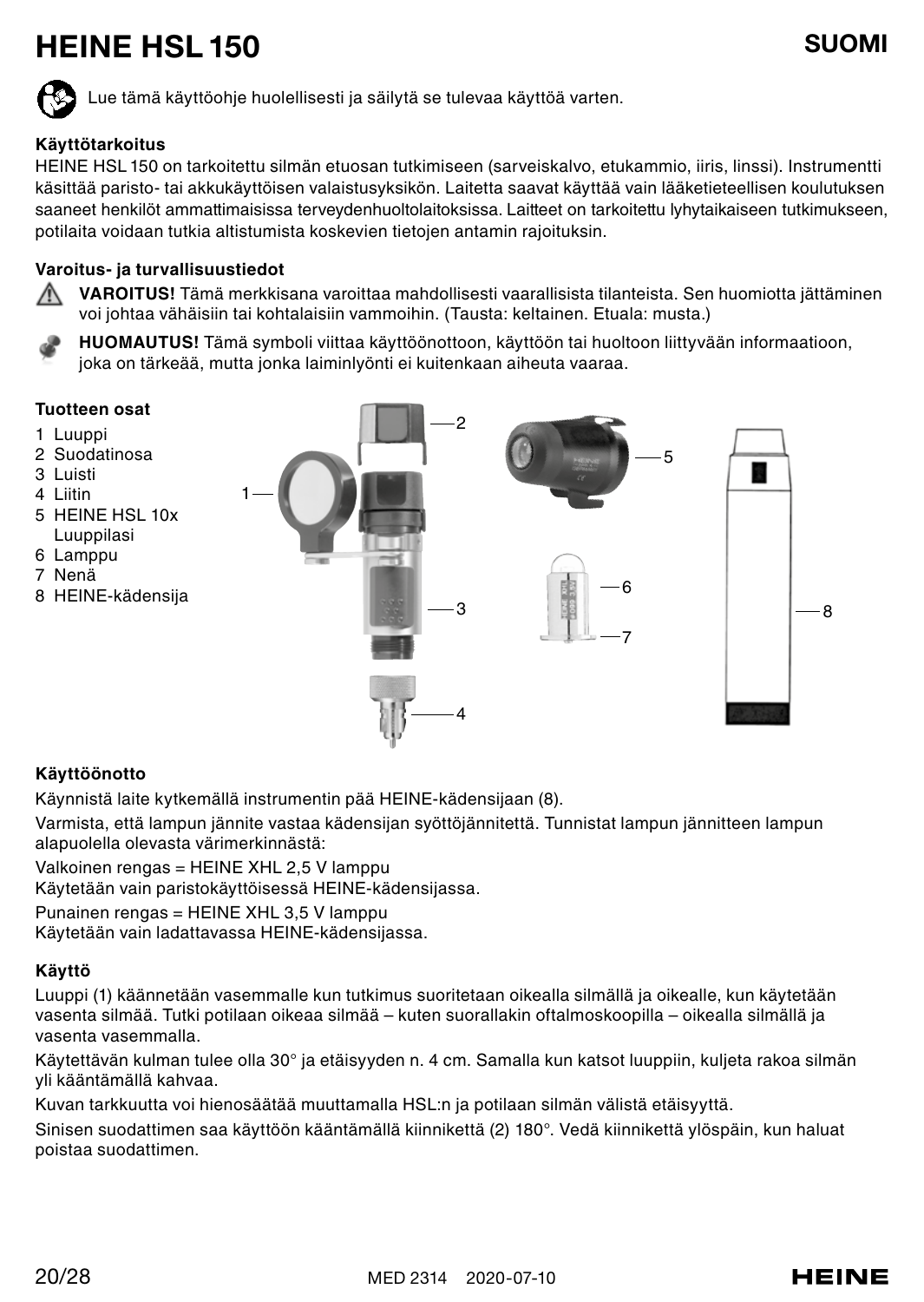Halkaisijan kokoa voidaan muuttaa liukusäätimellä (3).Voit säätää luupin antaman suurennetun kuvan teräväksi kääntämällä päätyosaa vasemmalle tai oikealle.

Luuppilasilla HSL 10x (5) voit kaksinkertaistaa suurennuksen. Katso numerotiedot ➀ ➁ ➂ (s. 3).

HEINE-HSL 150 on suunniteltu lyhytaikaisiin, alle kaksi minuuttia kestäviin tutkimuksiin, ja tutkimusten välillä tulee pitää noin 15 minuutin tauko.

HEINE- kädensijojen käyttöönotto ja toiminta on kuvattu erillisessä oppaassa.

### **Hygieeninen uudelleenkäsittely**

Ohjeet ovat käytettävissä:

- linkistä www.heine.com

- paperiversiona pyynnöstä, joka tulee toimittaa mainittuun osoitteeseen

#### **Kunnossapito**

Laitetta ei tarvitse huoltaa.

#### **Huolto**

Laitteessa ei ole osia, jotka edellyttävät käyttäjän suorittamaa huoltoa.

#### **Yleiset ohjeet**

Koko tuotteen takuu raukeaa tai takuu ei ole voimassa, jos laitteessa käytetään muita kuin aitoja HEINE-tuotteita tai alkuperäisiä varaosia ja jos joku muu kuin HEINEn valtuuttama henkilö esimerkiksi korjaa tai muuttaa tuotetta. Lisätietoja on osoitteessa www.heine.com.

Odotettu käyttöikä on enintään 7 vuotta käyttötarkoituksen mukaisessa käytössä ja varoitus- ja turvallisuusohjeita sekä huoltotoimenpiteitä noudattaen. Tämän käyttöjakson jälkeen tuotetta voidaan edelleen käyttää, jos se on turvallisessa ja asianmukaisessa kunnossa.

Jos laitetta ei käytetä pitkään aikaan, siitä on poistettava paristot.

Koska jatkuva voimakas altistuminen valolle voi vaurioittaa verkkokalvoa, laitteella ei saa tutkia silmää tarpeettomasti. Myöskään kirkkautta ei saa säätää korkeammaksi kuin kohderakenteen tarkasteleminen vaatii.

## **Yleiset varoitukset**

Tarkasta ennen jokaista käyttökertaa, että laite toimii moitteettomasti. Älä käytä laitetta, jos havaitset siinä vaurioita.

Älä käytä laitetta syttyviä aineita (esimerkiksi happi tai nukutusaineet) sisältävissä tai räjähdysvaarallisissa ympäristöissä.

Älä muuta tai muokkaa laitetta.

Käytä vain alkuperäisiä HEINE-osia ja -tarvikkeita ja -virtalähteitä.

Tuotteen saa korjata ainoastaan valtuutettu ammattihenkilo.

## **Hävittäminen**

 $\widehat{\boxtimes}$  Tuote täytyy laittaa erilliseen sähkö- ja elektroniikkaromun keräysastiaan. Maakohtaisia jätemääräyksiä

täytyy noudattaa.

Seuraavat tauluko ovat liitteinä

- Sähkömagneettiset häiriöt vaatimukset ja testit
- Tekniset tiedot
- Käytettyjen merkintöjen selostukset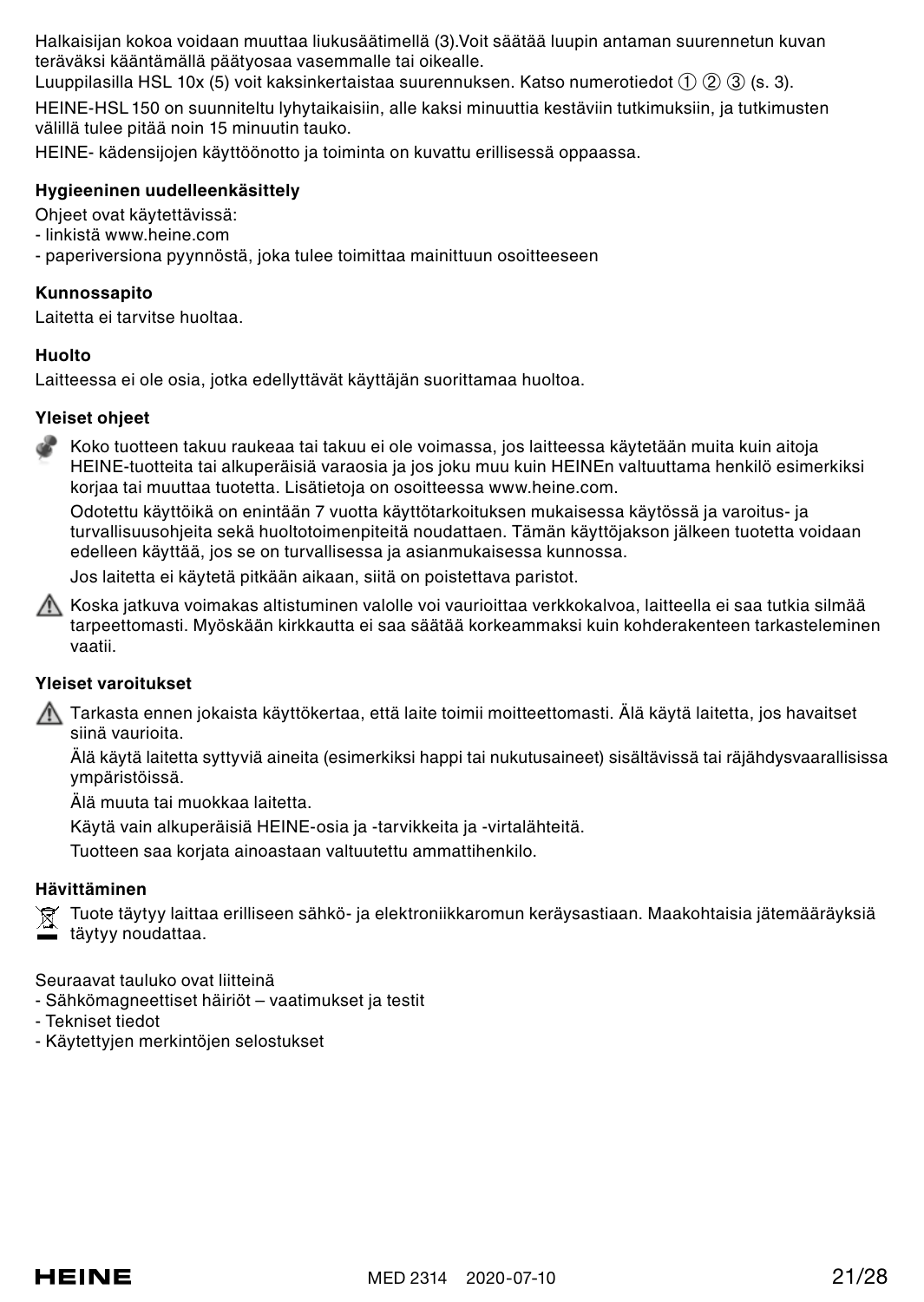## HEINE HSL 150 PORTUGUÊS



Leia atentamente as instruções de utilização e conserve-as para consulta posterior.

## **Finalidade**

O HSL 150 HEINE destina-se ao exame da secção frontal do olho (córnea, câmera frontal, íris, cristalino). Os instrumentos dispõem de uma unidade de iluminação alimentada por bateria ou pilhas. Só devem ser utilizados por pessoal médico qualificado dentro de uma instalação profissional de cuidados médicos. Os aparelhos são indicados para exames de curta duração, os pacientes podem ser examinados de acordo com os dados de exposição.

## **Avisos e Informações de Segurança**

**ADVERTÊNCIA!** Indica situações de perigo em potencial. Ignorar as instruções correspondentes, pode levar a situações perigosas de leve a moderada extensão. (Cor de fundo: amarela; cor de primeiro plano: preta).





## **Montagem**

Para a colocação em funcionamento do instrumento, insira a cabeça do instrumento punho da HEINE (8). Verifique que a voltage da lampada esteja de acordo com a voltage do cabo. A marca colorida na lateral da lâmpada mostra a voltagem da lampada:

Anel branco = lâmpada HEINE XHL 2.5 V

somente para uso com cabo de pilhas HEINE

Anel vermelho = lâmpada HEINE XHL 3.5 V

somente para uso com cabo de bateria recarregável HEINE

## **Operação**

Rodar a lupa (1) para a posição extrema à esquerda, para observar com o olho direito e vice versa. Examinar a olho direito do doente como se o fizesse com um oftalmoscópio direto – com o olho direito e vice versa. Abordar o doente a um ângulo de 30°, a uma distancia de aprox. 4 cm. Observando através da lupa "varrer" o olho com a fenda rodando o punho.

A imagem pode ser focada com precisão, ajustando a distancia entre a HSL e o olho do doente. È possivel selecionar o filtro azul rodando o seu suporte (2) 180°. Para o retirar, basta puxá-lo para cima.

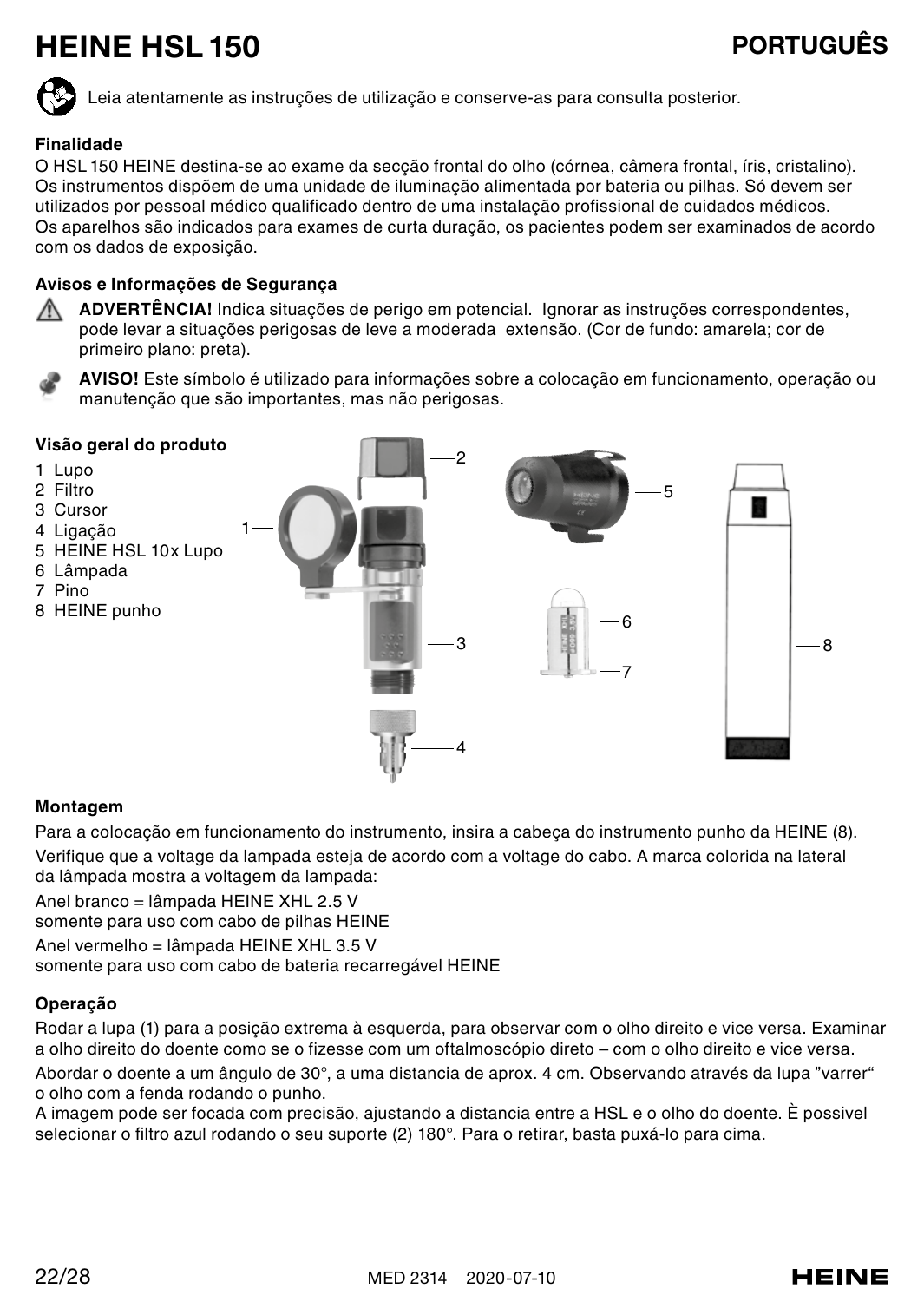Nas HSL 150 o comando do cursor (3) pode ser utilizado para ajustar a medida da abertura. A lupa proporciona uma ampliação, tanto na posição de trabalho à esquerda como à direita. Com o HSL 10x, a ampliação é aumentada até 10x. O instrumento é usado da mesma maneira como sem

o acessório. Veja figuras ➀ ➁ ➂ (página 3).

Os HSL 150 devem ser utilizados em exames de curta duração < 2 min., com um intervalo de 15 minutos, até serem novamente utilizados.

A montagem e operação dos cabos da HEINE estão descritos em um documento separado de instruções.

### **Re-higienização**

A instrução está disponível:

- link da Internet www.heine.com
- versão impressa remetida sob solicitação para um dos endereços

#### **Manutenção**

O aparelho não requer de manutenção.

#### **Assistência**

O aparelho não possui componentes que necessitam de manutenção por parte do utilizador.

#### **Notas Gerais**

A garantia pelo produto completo expira ou perde a validade em caso de utilização de produtos não originais da HEINE, peças de substituição não originais e caso tenham sido efetuadas intervenções (especialmente reparos ou modificações) por pessoas não autorizadas pela HEINE. Você pode consultar mais informações com relação a este assunto em www.heine.com.

A vida útil operacional prevista vai até 7 anos no caso de utilização correta e cumprimento das advertências e instruções de segurança, bem como das instruções de manutenção. Ao longo deste período, desde que se encontre num estado seguro e adequado, o produto pode continuar a ser utilizado.

Se você não for utilizar o aparelho durante um longo período, retire as baterias.

Atenção – A luz deste instrumento pode ser prejudicial. O risco de uma lesão ocular aumenta com a duração da irradiância. Uma duração da irradiância superior a 23 minutos (com uma distância de 30 mm).

### **Notas Advertências**

Verifique a unidade antes de cada utilização, quanto à sua função adequada! Não utilizar o dispositivo caso sejam detectados danos!

Não use o dispositivo em área de risco de fogo ou explosivo (por exemplo, oxigênio saturado ou ambientes anestésicos).

Não modifique o instrumento.

Utilize apenas peças e acessórios e fontes energéticas originais da HEINE.

Os reparos devem ser efetuados apenas por pessoal especializado qualificado.

## **Descartável**

O produto deve ser entregue a um posto de coleta seletiva de aparelhos elétricos e eletrônicos.

Favor observar as leis nacionais de descarte.

Em anexo você encontra as tabelas

- Distúrbios eletromagnéticos Requisitos e testes
- Dados técnicos
- Explicação dos símbolos utilizados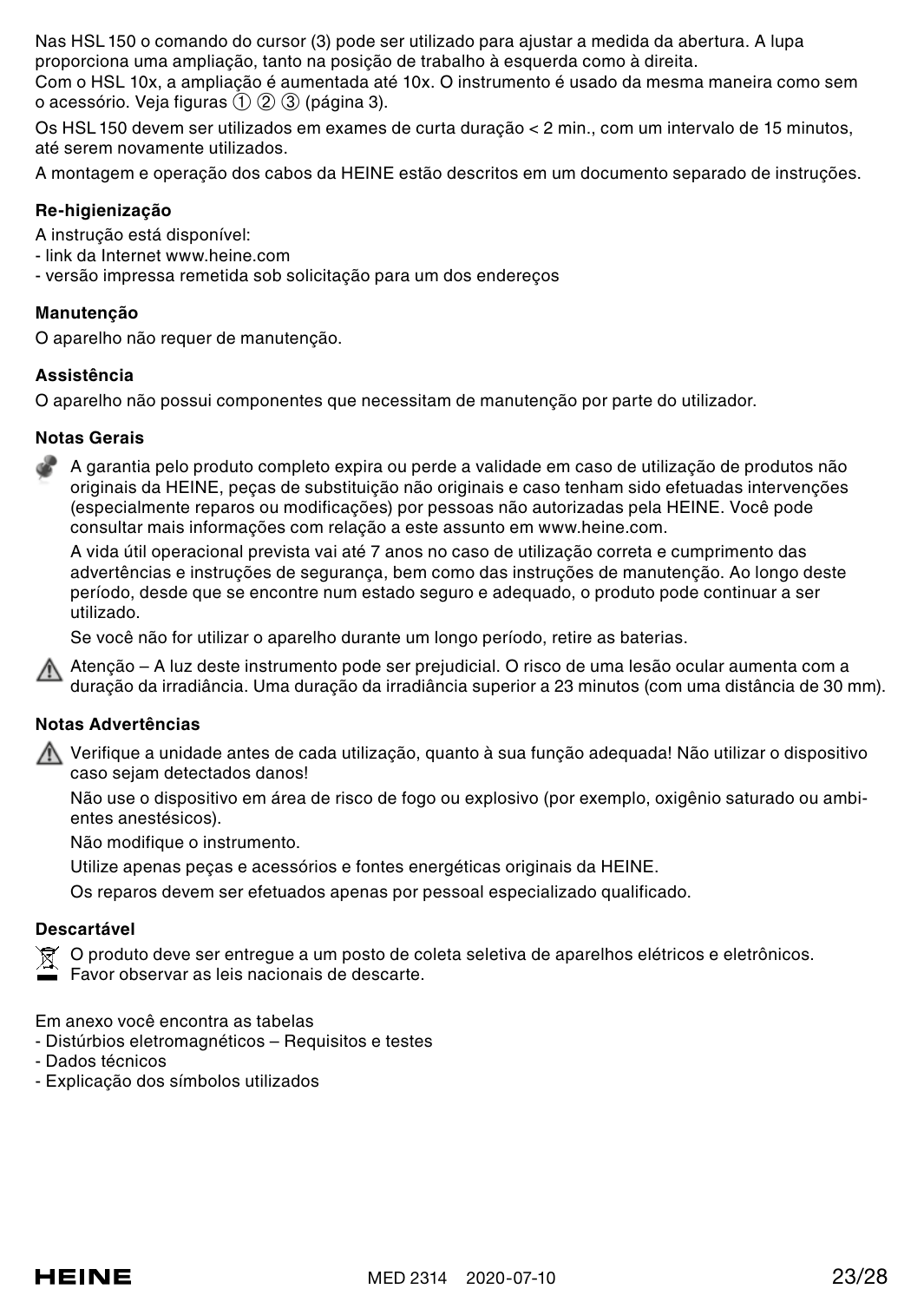| Electromagnetic disturbances - Requirements and tests                                                                                                                            |                                                                                                                                                                                                                                                                                                                                |  |
|----------------------------------------------------------------------------------------------------------------------------------------------------------------------------------|--------------------------------------------------------------------------------------------------------------------------------------------------------------------------------------------------------------------------------------------------------------------------------------------------------------------------------|--|
| The device is intended for use in the electromagnetic environment specified below. The customer<br>or the user of the device should assure that it is used in such environments. |                                                                                                                                                                                                                                                                                                                                |  |
| Statement for the operational<br>environments                                                                                                                                    | Inside hospitals except for: near active HF surgical equipment<br>and the RF shielded room of an ME system for magnetic<br>resonance imaging, where the intensity of EM disturbances<br>are high.                                                                                                                              |  |
| Performance features of the<br>ME system that have been<br>determined to be essential to<br>the performance                                                                      | None                                                                                                                                                                                                                                                                                                                           |  |
| Warning                                                                                                                                                                          | Use of this equipment adjacent to or stacked with other<br>equipment should be avoided because it could result in<br>improper operation. If such use is necessary, this equipment<br>and the other equipment should be observed to verify that<br>they are operating normally.                                                 |  |
|                                                                                                                                                                                  | Use of accessories, transducers and cables other than those<br>specified or provided by the manufacturer of this equipment<br>could result in increased electromagnetic emissions or<br>decreased electromagnetic immunity of this equipment and<br>result in improper operation.                                              |  |
|                                                                                                                                                                                  | Portable RF communications equipment (including peripherals<br>such as antenna cables and external antennas) should be<br>used no closer than 30 cm (12 inches) to any part of the<br>HSL 150, including cables specified by the manufacturer.<br>Otherwise, degradation of the performance of this equipment<br>could result. |  |
| A list of all cables, transducers<br>and other accessories that are<br>relevant for the EMC compliance                                                                           | As applicable, see attachment                                                                                                                                                                                                                                                                                                  |  |
| <b>Test</b>                                                                                                                                                                      | Compliance                                                                                                                                                                                                                                                                                                                     |  |
| RF emissions CISPR11                                                                                                                                                             | Group 1<br>Class B                                                                                                                                                                                                                                                                                                             |  |
| Harmonic Emissions                                                                                                                                                               | Passed*                                                                                                                                                                                                                                                                                                                        |  |
| Voltage Fluctuations/Flicker                                                                                                                                                     | Passed*                                                                                                                                                                                                                                                                                                                        |  |

\*n/a: "Not applicable" in the internally powered mode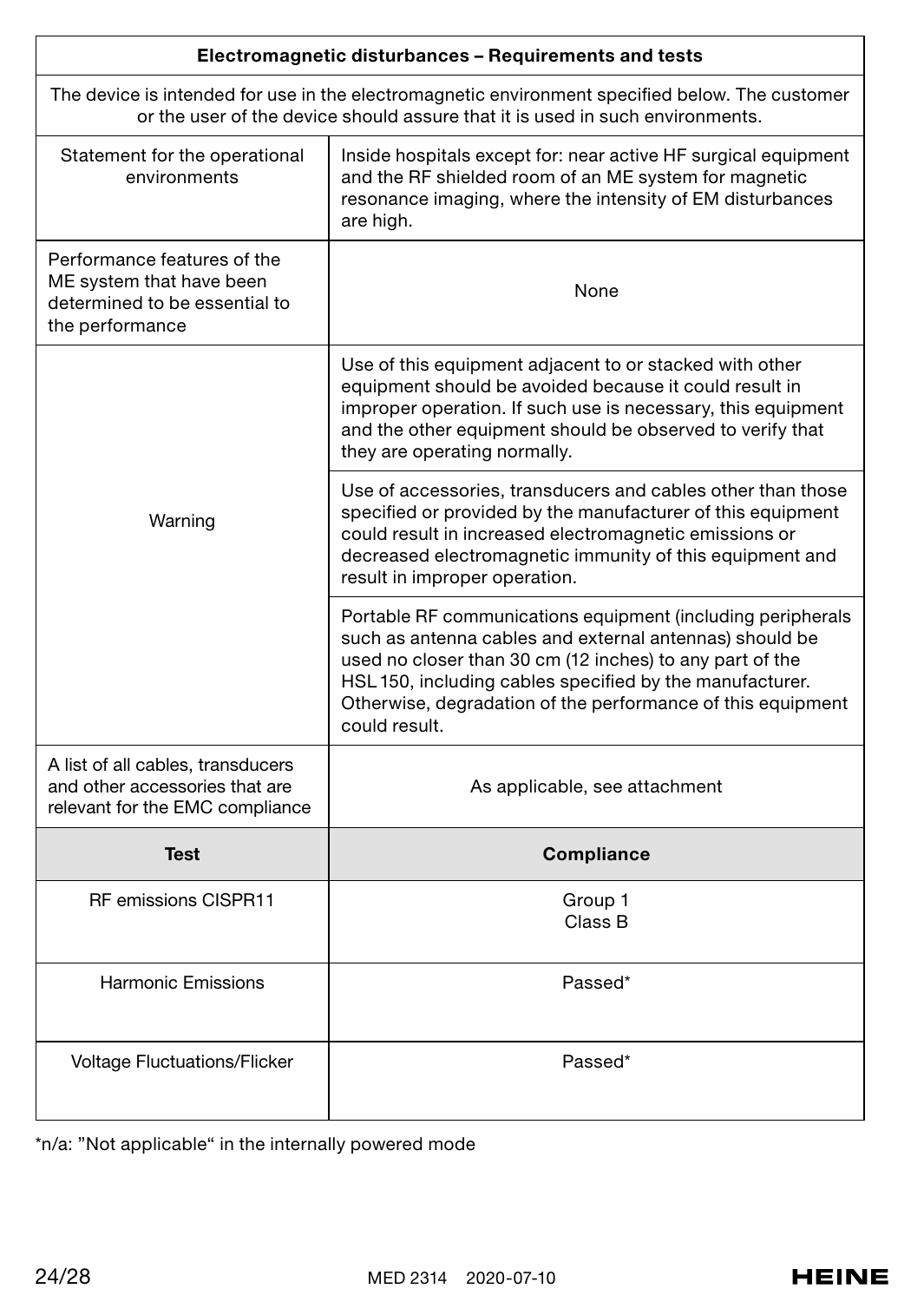## **Technical specification**

| Environmental conditions<br>for operation      | $+10$ °C to $+35$ °C<br>30 % to 75 % rel. humidity<br>700 hPa to 1060 hPa |
|------------------------------------------------|---------------------------------------------------------------------------|
| Environmental conditions<br>for storage        | $+5$ °C to $+45$ °C<br>45 % to 80 % rel. humidity<br>500 hPa to 1060 hPa  |
| Environmental conditions<br>for transport      | $-20$ °C to $+50$ °C<br>45 % to 80 % rel. humidity<br>500 hPa to 1060 hPa |
| Nominal voltage                                | $3.0 V - 3.7 V$                                                           |
| Nominal current Tvp                            | 440-760 mA                                                                |
| Protection class                               | internal power supply                                                     |
| Device classification<br>according ISO 15004-2 | Group 2                                                                   |

## **Spare bulb**

| XHL xenon | #098 (2,5 V); #099 (3,5 V) |
|-----------|----------------------------|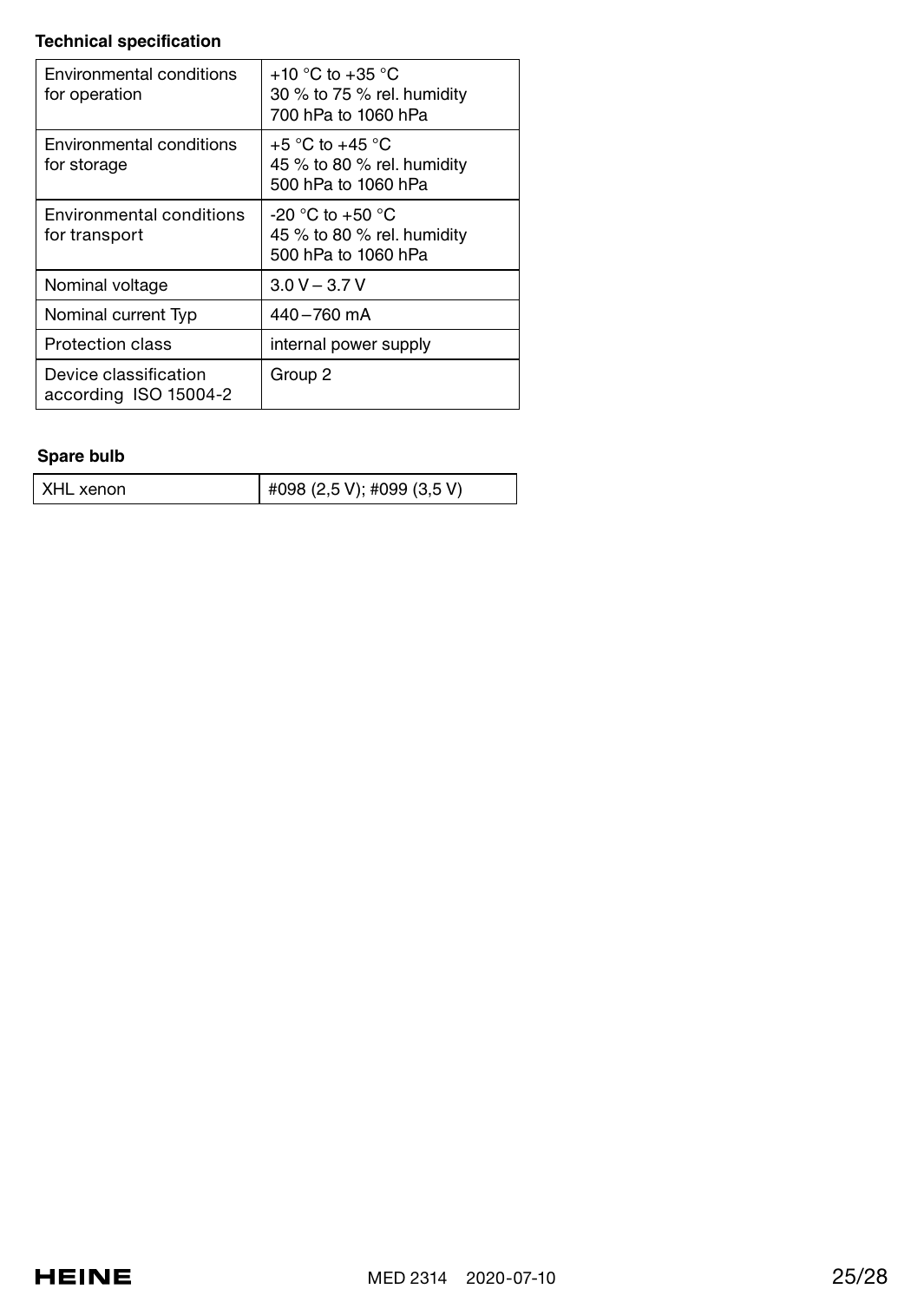Erläuterung der verwendeten Symbole Explanation of utilized symbols Explication des symboles utilisés Explicación de los símbolos utilizados Spiegazione dei simboli utilizzati Förklaring av symboler som används Verklaring van de gebruikte symbolen Forklaring af de anvendte symboler Käytettyjen symbolien selitys Explicação dos símbolos utilizados

| C€         | CE-Kennzeichnung kennzeichnet die Übereinstimmung mit der Europäischen<br>Medizinprodukterichtlinie 93/42 EWG.<br>The CE mark indicates that the product complies with the European medical<br>device directive 93/42/EEC.<br>Le marquage CE indique la conformité à la directive européenne 93/42/CEE<br>relative aux dispositifs médicaux.<br>El marcado CE indique la conformidad con la directiva europea 93/42/CEE<br>relativa a los productos sanitarios.<br>Il marchio CE indica la conformità con la direttiva europea sui dispositivi<br>medici 93/42 CEE.<br>CE-märkning markerar en överensstämmelse med det europeiska direktivet<br>för medicinska produkter 93/42 EEG.<br>CE-markering duidt de overeenstemming aan met de Europese Richtlijn<br>betreffende medische hulpmiddelen 93/42 EEG.<br>CE-mærkningen angiver overensstemmelse med det europæiske direktiv<br>93/42/EØF om medicinsk udstyr.<br>CE-merkintä tarkoittaa, että laite vastaa eurooppalaisen lääkinnällisiä laitteita<br>koskevan standardin 93/42 ETY vaatimuksia.<br>O símbolo CE identifica a concordância com a Diretriz Européia para<br>Dispositivos Médicos 93/42/CEE. |
|------------|------------------------------------------------------------------------------------------------------------------------------------------------------------------------------------------------------------------------------------------------------------------------------------------------------------------------------------------------------------------------------------------------------------------------------------------------------------------------------------------------------------------------------------------------------------------------------------------------------------------------------------------------------------------------------------------------------------------------------------------------------------------------------------------------------------------------------------------------------------------------------------------------------------------------------------------------------------------------------------------------------------------------------------------------------------------------------------------------------------------------------------------------------------------|
| <b>REF</b> | Katalog- oder Bestellnummer<br>Catalogue- or order number<br>Numéro de catalogue ou de commande<br>Número de catálogo o de pedido<br>Codice catalogo e di dell'ordine numero<br>Katalog- eller Beställningsnummer<br>Catalogus- of Bestelnummer<br>Katalog- eller Ordrenummer<br>Luettelo- tai viitenumero<br>Número de catálogo ou pedido                                                                                                                                                                                                                                                                                                                                                                                                                                                                                                                                                                                                                                                                                                                                                                                                                       |
|            | Hersteller<br>Manufacturer<br>Fabricant<br>Fabricante<br>Produttore<br>Tillverkare<br>Fabrikant<br>Producent<br>Valmistaja<br>Fabricante                                                                                                                                                                                                                                                                                                                                                                                                                                                                                                                                                                                                                                                                                                                                                                                                                                                                                                                                                                                                                         |
|            | Herstelldatum<br>Date of manufacture<br>Date de fabrication<br>Fecha de fabricación<br>Data di produzione<br>Tillverkningsdatum<br>Productiedatum<br>Produktionsdato<br>Valmistuspäivä<br>Data de fabricação                                                                                                                                                                                                                                                                                                                                                                                                                                                                                                                                                                                                                                                                                                                                                                                                                                                                                                                                                     |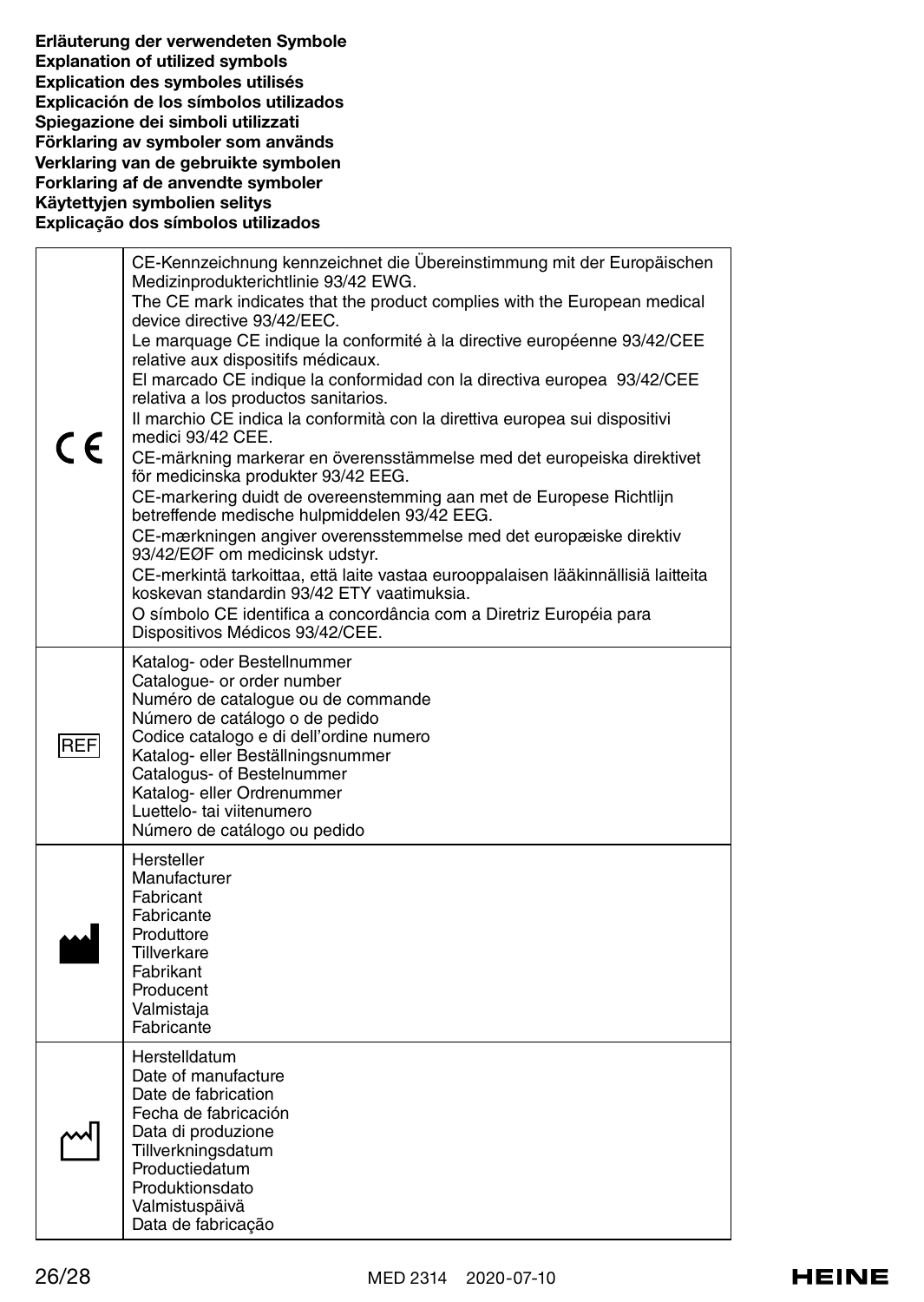| Getrennte Sammlung von Elektro- und Elektronikgeräten<br>(Europäische WEEE Richtlinie)<br>Product bearing this symbol may not be disposed of together with general house-<br>hold waste, but instead requires separate disposal according to local provisions.<br>(European Waste Electrical and Electronic Equipment Directive, WEEE)<br>Tri sélectif des appareils électriques et électroniques<br>(Directive européenne DEEE)<br>Desechado separado de aparatos eléctricos y electrónicos<br>(Directiva Europea RAEE)<br>Raccolta differenziata di apparecchi elettrici ed elettronici<br>(direttiva europea RAEE)<br>Separat insamling av elektriska och elektroniska apparater<br>(det europeiska WEEE-direktivet)<br>Gescheiden inzameling van elektrische en elektronische apparaten<br>(Europese AEEA richtlijn).<br>Separat indsamling af elektrisk og elektronisk udstyr<br>(det europæiske WEEE-direktiv)<br>Sähkö- ja elektroniikkalaitteille tarkoitettu erillinen keräyspiste<br>(eurooppalainen WEEE-standardi)<br>Coleção separada de aparelhos elétricos e eletrônicos<br>(Diretrizes Europeias WEEE) |
|------------------------------------------------------------------------------------------------------------------------------------------------------------------------------------------------------------------------------------------------------------------------------------------------------------------------------------------------------------------------------------------------------------------------------------------------------------------------------------------------------------------------------------------------------------------------------------------------------------------------------------------------------------------------------------------------------------------------------------------------------------------------------------------------------------------------------------------------------------------------------------------------------------------------------------------------------------------------------------------------------------------------------------------------------------------------------------------------------------------------|
| Zulässiger Temperaturbereich in °C für Lagerung und Transport<br>Temperature limits in °C for storage and transport<br>Plage de température admise en °C pour le stockage et le transport<br>Rango de temperatura permitida en °C para almacenar y transportar el producto<br>Temperatura ammessa in °C per conservazione e trasporto<br>Tillåtet temperaturintervall i °C för lagring och transport<br>Toegestane temperaturen in °C voor opslag en transport<br>Tilladt temperaturområde i °C ved opbevaring og transport<br>Näyttää pakkauksen sallitun säilytys- ja kuljetuslämpötilan (°C)<br>Limite de Temperatura em °C para armazenamento e transporte                                                                                                                                                                                                                                                                                                                                                                                                                                                         |
| Zulässiger Temperaturbereich in °F für Lagerung und Transport<br>Temperature limits in °F for storage and transport<br>Plage de température admise en °F pour le stockage et le transport<br>Rango de temperatura permitida en °F para almacenar y transportar el producto<br>Temperatura ammessa in °F per conservazione e trasporto<br>Tillåtet temperaturintervall i °F för lagring och transport<br>Toegestane temperaturen in °F voor opslag en transport<br>Tilladt temperaturområde i °F ved opbevaring og transport<br>Näyttää pakkauksen sallitun säilytys- ja kuljetuslämpötilan (°F)<br>Limite de Temperatura permitida em °F para armazenamento e transporte                                                                                                                                                                                                                                                                                                                                                                                                                                               |
| Zulässige Luftfeuchtigkeit für Lagerung und Transport<br>Humidity limitation for storage and transport<br>Humidité admise pour le stockage et le transport<br>Humedad del aire permitida para almacenar y transportar el producto<br>Umidità atmosferica ammessa durante il trasporto e la conservazione<br>Tillåten luftfuktighet för transport och lagring<br>Toegestane luchtvochtigheid voor opslag en transport<br>Tilladt luftfugtighed ved opbevaring og transport<br>Sallittu ilmankosteus kuljetuksen ja varastoinnin aikana<br>Umidade do ar admissível para o armazenamento e transporte                                                                                                                                                                                                                                                                                                                                                                                                                                                                                                                    |
| Zulässiger Luftdruck für Lagerung und Transport<br>Pressure limitation for storage and transport<br>Pression atmosphérique admise pendant le transport et le stockage<br>Presión de aire permitida para almacenar y transportar el producto<br>Pressione atmosferica ammessa durante il trasporto e la conservazione<br>Tillåten lufttryck för lagring och transport<br>Toegestane luchtdruk voor opslag en transport<br>Tilladt lufttryk ved opbevaring og transport<br>Sallittu ilmanpaine kuljetuksen ja varastoinnin aikana<br>Pressão do ar admissível para o armazenamento e transporte                                                                                                                                                                                                                                                                                                                                                                                                                                                                                                                          |